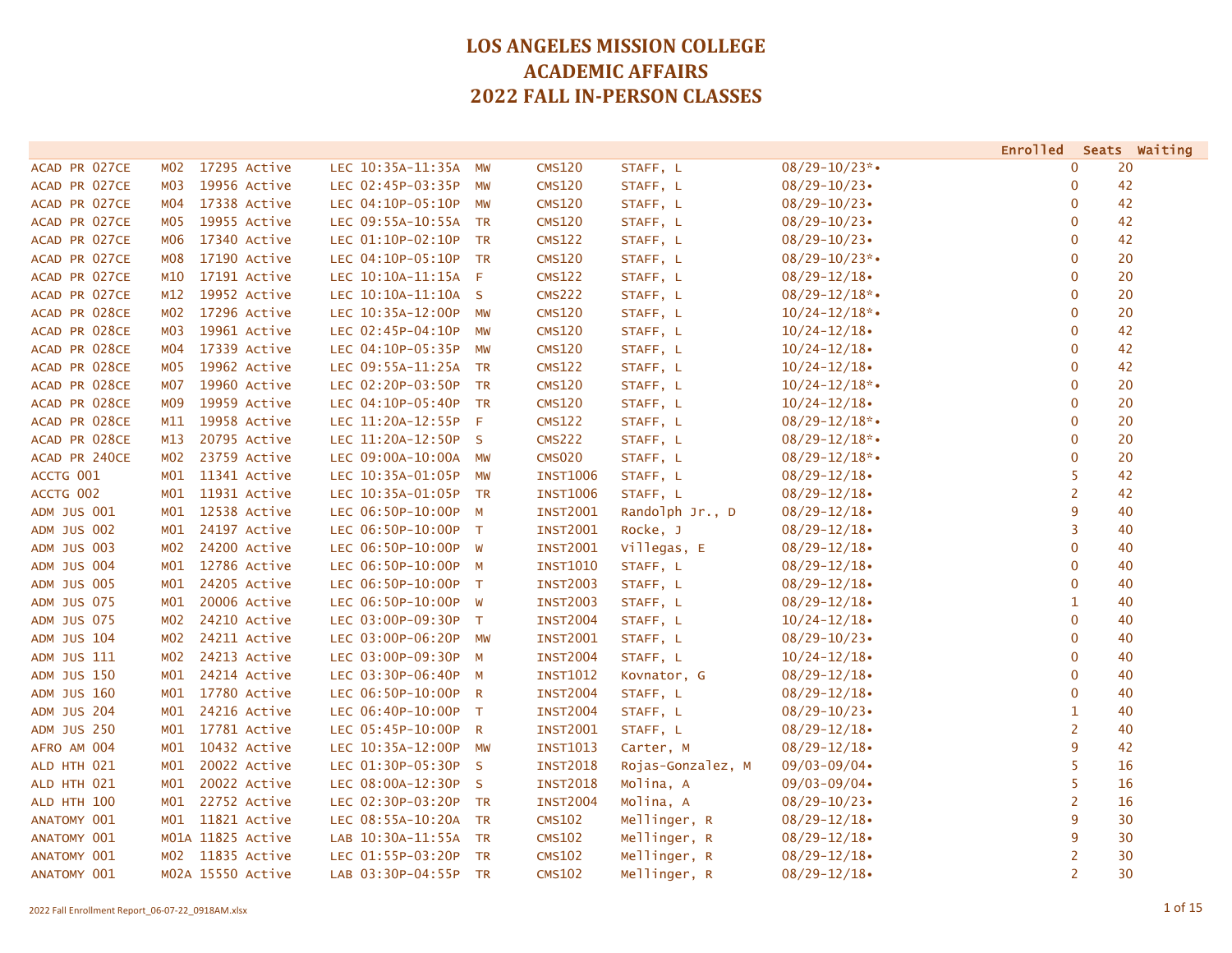|                |                     |                      |             |                    |                  |                    |                | Enrolled Seats Waiting |
|----------------|---------------------|----------------------|-------------|--------------------|------------------|--------------------|----------------|------------------------|
| ANATOMY 001    | 11856 Active<br>MO3 | LEC 05:15P-06:40P    | MW          | CMS <sub>004</sub> | Rostami, M       | $08/29 - 12/18$    | 11             | 60                     |
| ANATOMY 001    | M03A 11862 Active   | LAB 06:50P-10:00P    | $M_{\odot}$ | <b>CMS102</b>      | Rostami, M       | $08/29 - 12/18$    | 5              | 30                     |
| ANATOMY 001    | M03B 14928 Active   | LAB 06:50P-10:00P W  |             | <b>CMS102</b>      | Rostami, M       | $08/29 - 12/18$    | 6              | 30                     |
| ANATOMY 001    | M04 18926 Active    | LEC 05:15P-06:40P TR |             | <b>CMS105</b>      | Rezaee Baroon, M | $08/29 - 12/18$    | $\mathbf 0$    | 60                     |
| ANATOMY 001    | M04A 18927 Active   | LAB 06:50P-10:00P    | $\top$      | <b>CMS102</b>      | Rezaee Baroon, M | $08/29 - 12/18$    | $\mathbf 0$    | 30                     |
| ANATOMY 001    | M04B 20335 Active   | LAB 06:50P-10:00P R  |             | <b>CMS102</b>      | Rezaee Baroon, M | $08/29 - 12/18$    | $\overline{0}$ | 30                     |
| ANATOMY 001    | 24369 Active<br>MO5 | LEC 07:00P-09:00P    | <b>W</b>    | <b>CMS105</b>      | Ebneshahidi, A   | $08/29 - 12/18$    | 4              | 60                     |
| ANATOMY 001    | 24369 Active<br>MO5 | LEC 11:20A-12:30P S  |             | <b>CMS105</b>      | Ebneshahidi, A   | $08/29 - 12/18$    | 4              | 60                     |
| ANATOMY 001    | M05A 24370 Active   | LAB 08:00A-11:10A S  |             | <b>CMS102</b>      | Ebneshahidi, A   | $08/29 - 12/18$    | 3              | 30                     |
| ANATOMY 001    | M05B 24371 Active   | LAB 12:40P-03:50P S  |             | <b>CMS102</b>      | Ebneshahidi, A   | $08/29 - 12/18$    | $\mathbf{1}$   | 30                     |
| ANTHRO 101     | 10549 Active<br>MO1 | LEC 12:15P-01:40P    | <b>MW</b>   | <b>CSB205</b>      | Hickey, M        | $08/29 - 12/18$ *• | $\mathbf{1}$   | 20                     |
| ANTHRO 104     | 11663 Active<br>MO1 | LEC 03:30P-06:40P    | M           | <b>CSB205</b>      | Cohen, M         | $08/29 - 12/18$    | $\mathbf{1}$   | 40                     |
| ANTHRO 111     | 24182 Active<br>MO1 | LEC 10:35A-11:25A M  |             | <b>CSB208</b>      | STAFF, L         | $08/29 - 12/18$    | $\mathbf{0}$   | 40                     |
| ANTHRO 111     | M01A 24183 Active   | LAB 10:35A-12:40P W  |             | <b>CSB208</b>      | STAFF, L         | $08/29 - 12/18$    | $\overline{0}$ | 40                     |
| <b>ART 201</b> | 12994 Active<br>MO2 | LEC 12:45P-02:50P T  |             | <b>AMP305</b>      | Scott, A         | $08/29 - 12/18$    | $\overline{7}$ | 34                     |
| <b>ART 201</b> | M02A 12998 Active   | LAB 02:50P-04:55P T  |             | <b>AMP305</b>      | Scott, A         | $08/29 - 12/18$    | $\overline{7}$ | 34                     |
| <b>ART 201</b> | 21861 Active<br>MO4 | LEC 06:30P-07:30P TR |             | <b>AMP305</b>      | Schmeltz, L      | $08/29 - 12/18$    | 4              | 34                     |
| <b>ART 201</b> | M04A 21862 Active   | LAB 07:30P-08:30P    | <b>TR</b>   | <b>AMP305</b>      | Schmeltz, L      | $08/29 - 12/18$    | 4              | 34                     |
| <b>ART 201</b> | 20304 Active<br>MO5 | LEC 07:45A-08:45A TR |             | <b>AMP305</b>      | Brennan, K       | $08/29 - 12/18$    | $\overline{7}$ | 34                     |
| <b>ART 201</b> | M05A 20305 Active   | LAB 08:45A-09:45A TR |             | <b>AMP305</b>      | Brennan, K       | $08/29 - 12/18$    | $\overline{7}$ | 34                     |
| <b>ART 201</b> | 20306 Active<br>м06 | LEC 12:45P-02:50P    | MW          | <b>AMP305</b>      | Bartlett, M      | $10/24 - 12/18$    | 2              | 34                     |
| <b>ART 201</b> | M06A 24107 Active   | LAB 02:50P-04:55P    | MW          | <b>AMP305</b>      | Bartlett, M      | $10/24 - 12/18$    | 2              | 34                     |
| <b>ART 204</b> | M01 13147 Active    | LEC 07:45A-09:50A    | <b>W</b>    | <b>AMP305</b>      | Zarcone, J       | $08/29 - 12/18$ *• | $\overline{2}$ | 24                     |
| <b>ART 204</b> | M01A 13148 Active   | LAB 09:50A-11:55A W  |             | <b>AMP305</b>      | Zarcone, J       | $08/29 - 12/18$ *• | $\overline{2}$ | 24                     |
| <b>ART 204</b> | M02 21723 Active    | LEC 05:45P-07:50P W  |             | <b>AMP305</b>      | Scott, A         | $08/29 - 12/18$    | 6              | 34                     |
| <b>ART 204</b> | M02A 21724 Active   | LAB 07:50P-09:55P W  |             | <b>AMP305</b>      | Scott, A         | $08/29 - 12/18$    | 6              | 34                     |
| <b>ART 205</b> | 22046 Active<br>MO1 | LEC 07:45A-09:50A W  |             | <b>AMP305</b>      | Zarcone, J       | $08/29 - 12/18$ *• | 3              | 5                      |
| <b>ART 205</b> | M01A 22047 Active   | LAB 09:50A-11:55A W  |             | <b>AMP305</b>      | Zarcone, J       | $08/29 - 12/18$ *• | 3              | 5                      |
| <b>ART 206</b> | 22048 Active<br>MO1 | LEC 07:45A-09:50A W  |             | <b>AMP305</b>      | Zarcone, J       | $08/29 - 12/18$ *• | $\mathbf{1}$   | 3                      |
| <b>ART 206</b> | M01A 22049 Active   | LAB 09:50A-11:55A W  |             | <b>AMP305</b>      | Zarcone, J       | $08/29 - 12/18$ *• | $\mathbf{1}$   | 3                      |
| <b>ART 300</b> | M01 13305 Active    | LEC 12:45P-02:50P W  |             | <b>AMP308</b>      | Scott, A         | $08/29 - 12/18$    | 8              | 34                     |
| <b>ART 300</b> | M01A 13307 Active   | LAB 02:50P-04:55P W  |             | <b>AMP308</b>      | Scott, A         | $08/29 - 12/18$    | 8              | 34                     |
| <b>ART 307</b> | M01 14950 Active    | LEC 04:00P-06:05P T  |             | <b>AMP308</b>      | Paulsen, D       | $08/29 - 12/18$ *• | $\overline{2}$ | 5                      |
| <b>ART 307</b> | M01A 14951 Active   | LAB 04:00P-06:05P R  |             | <b>AMP308</b>      | Paulsen, D       | $08/29 - 12/18$ *• | $\overline{2}$ | 5                      |
| <b>ART 308</b> | M01 17680 Active    | LEC 04:00P-06:05P T  |             | <b>AMP308</b>      | Paulsen, D       | $08/29 - 12/18$ *• | $\mathbf{0}$   | 3                      |
| <b>ART 308</b> | M01A 17681 Active   | LAB 04:00P-06:05P R  |             | <b>AMP308</b>      | Paulsen, D       | $08/29 - 12/18$ *• | $\mathbf{0}$   | 3                      |
| <b>ART 309</b> | M01 24279 Active    | LEC 04:00P-06:05P T  |             | <b>AMP308</b>      | Paulsen, D       | $08/29 - 12/18$ *• | $\mathbf{0}$   | $\overline{2}$         |
| <b>ART 309</b> | M01A 24280 Active   | LAB 04:00P-06:05P R  |             | <b>AMP308</b>      | Paulsen, D       | $08/29 - 12/18$ *• | $\mathbf{0}$   | $\overline{2}$         |
| <b>ART 501</b> | 24281 Active<br>MO2 | LEC 12:45P-02:50P    | M           | <b>AMP302</b>      | Ruppel, B        | $08/29 - 12/18$    | $\mathbf{1}$   | 34                     |
| <b>ART 501</b> | M02A 24282 Active   | LAB 02:50P-04:55P M  |             | <b>AMP302</b>      | Ruppel, B        | $08/29 - 12/18$    | $\mathbf{1}$   | 34                     |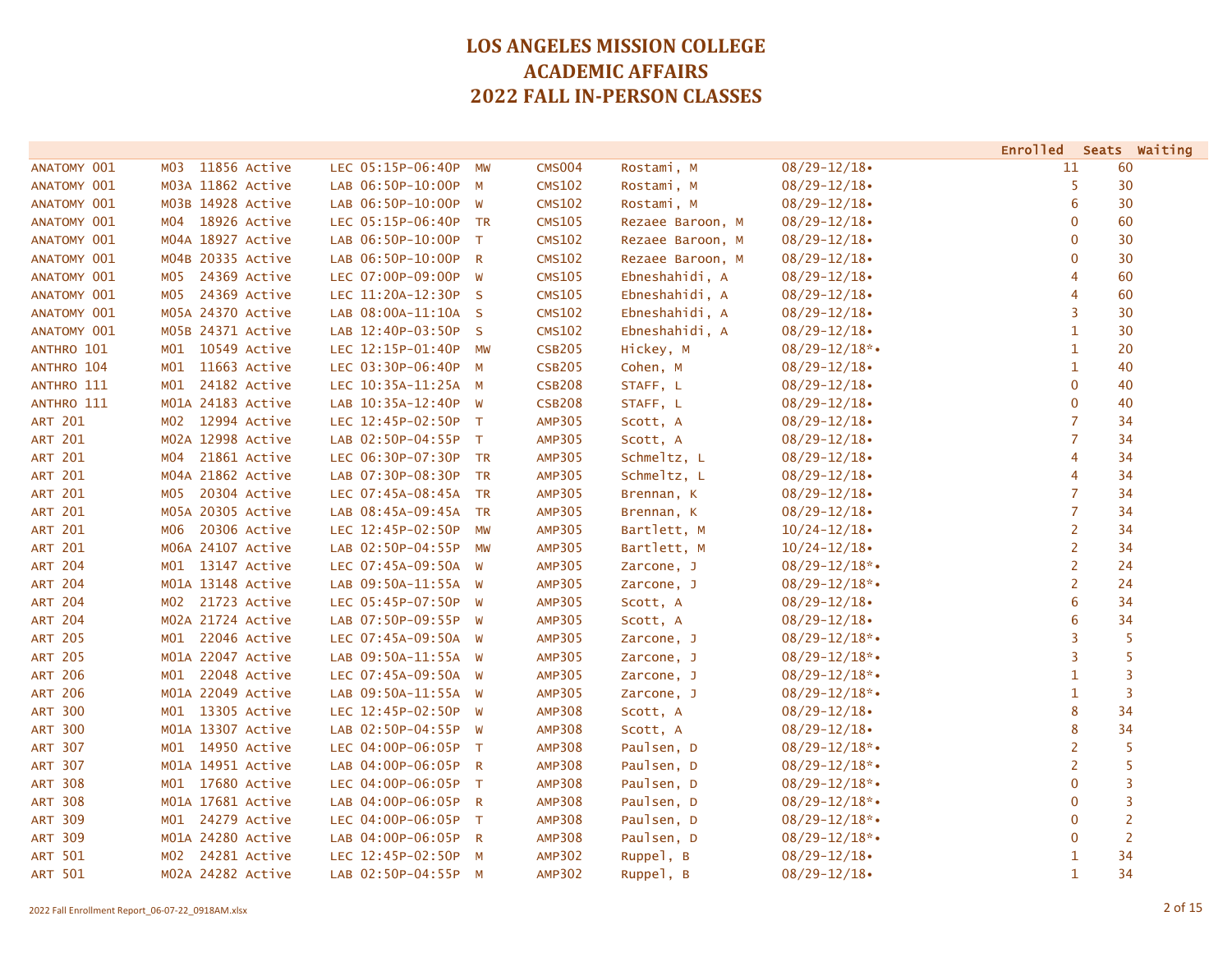|                      |                 |                   |                      |              |               |                 |                    | <b>Enrolled</b> | Seats Waiting |
|----------------------|-----------------|-------------------|----------------------|--------------|---------------|-----------------|--------------------|-----------------|---------------|
| <b>ART 502</b>       | M01             | 11189 Active      | LEC 10:15A-12:20P    | $\top$       | <b>AMP105</b> | Paulsen, D      | $08/29 - 12/18$ *• | 8               | 28            |
| <b>ART 502</b>       |                 | M01A 11194 Active | LAB 10:15A-12:20P    | $\mathsf{R}$ | <b>AMP105</b> | Paulsen, D      | $08/29 - 12/18$ *• | 8               | 28            |
| <b>ART 519</b>       | MO1             | 20183 Active      | LEC 08:50A-11:55A F  |              | <b>AMP105</b> | Paulsen, D      | $09/19 - 12/18$    | 1               | 34            |
| ART 519              |                 | M01A 20184 Active | LAB 11:55A-03:00P F  |              | <b>AMP105</b> | Paulsen, D      | $09/19 - 12/18$    | 1               | 34            |
| <b>ART 700</b>       | MO1             | 16300 Active      | LEC 10:15A-12:20P    | $\top$       | <b>AMP105</b> | Paulsen, D      | $08/29 - 12/18$ *• | 2               | 5             |
| <b>ART 700</b>       |                 | M01A 16301 Active | LAB 10:15A-12:20P    | $\mathsf{R}$ | <b>AMP105</b> | Paulsen, D      | $08/29 - 12/18$ *• | $\overline{2}$  | 5             |
| ARTHIST 103          | M01             | 17489 Active      | LEC 08:50A-12:00P    | $\top$       | <b>AMP309</b> | Folland, T      | $08/29 - 12/18$ *• | $\overline{2}$  | 20            |
| <b>ASTRON 005</b>    | M <sub>01</sub> | 12617 Active      | LAB 06:50P-10:00P T  |              | <b>CMS006</b> | Rains, C        | $08/29 - 12/18$    | $\overline{7}$  | 28            |
| BIOLOGY 003          | MO1             | 11859 Active      | LEC 08:55A-10:20A MW |              | <b>CMS110</b> | STAFF, L        | $08/29 - 12/18$    | 4               | 28            |
| BIOLOGY 003          |                 | M01A 11860 Active | LAB 10:30A-01:40P    | W            | <b>CMS110</b> | STAFF, L        | $08/29 - 12/18$    | $\overline{4}$  | 28            |
| BIOLOGY 003          | MO3             | 12006 Active      | LEC 12:15P-01:40P    | MW           | <b>CMS105</b> | Fennoy, S       | $08/29 - 12/18$    | 5               | 56            |
| BIOLOGY 003          |                 | M03A 12027 Active | LAB 01:50P-05:00P    | M            | <b>CMS110</b> | Fennoy, S       | $08/29 - 12/18$    | 1               | 28            |
| BIOLOGY 003          |                 | M03B 14930 Active | LAB 01:50P-05:00P    | <b>W</b>     | <b>CMS110</b> | Fennoy, S       | $08/29 - 12/18$    | $\overline{4}$  | 28            |
| BIOLOGY 003          |                 | M06 15316 Active  | LEC 05:15P-06:40P    | <b>TR</b>    | <b>CMS004</b> | Jayachandran, S | $08/29 - 12/18$    | $\mathbf 0$     | 56            |
| BIOLOGY 003          |                 | M06A 15317 Active | LAB 06:50P-10:00P    | $\top$       | <b>CMS110</b> | Jayachandran, S | $08/29 - 12/18$    | $\mathbf{0}$    | 28            |
| BIOLOGY 003          |                 | M06B 24373 Active | LAB 06:50P-10:00P    | R            | <b>CMS110</b> | Jayachandran, S | $08/29 - 12/18$    | $\mathbf 0$     | 28            |
| BIOLOGY 003          | M07             | 21762 Active      | LEC 07:00P-09:00P    | W            | <b>CMS004</b> | Menendez, L     | $08/29 - 12/18$    | $\overline{4}$  | 28            |
| BIOLOGY 003          | M07             | 21762 Active      | LEC 08:00A-09:10A S  |              | <b>CMS004</b> | Menendez, L     | $08/29 - 12/18$    | 4               | 28            |
| BIOLOGY 003          |                 | M07A 21763 Active | LAB 09:20A-12:30P S  |              | <b>CMS110</b> | Menendez, L     | $08/29 - 12/18$    | $\overline{4}$  | 28            |
| BIOLOGY 005          |                 | M01 13329 Active  | LEC 08:50A-10:15A MW |              | <b>CMS105</b> | Gadd, B         | $08/29 - 12/18$    | 12              | 56            |
| BIOLOGY 005          |                 | M01A 13331 Active | LAB 10:30A-01:40P M  |              | <b>CMS106</b> | Gadd, B         | $08/29 - 12/18$    | 10              | 28            |
| BIOLOGY 005          |                 | M01B 20336 Active | LAB 10:30A-01:40P    | <b>W</b>     | <b>CMS106</b> | Gadd, B         | $08/29 - 12/18$    | $\overline{2}$  | 28            |
| BIOLOGY 005          |                 | M02 16275 Active  | LEC 08:50A-10:15A TR |              | <b>CMS105</b> | Livio, D        | $08/29 - 12/18$    | 5               | 60            |
| BIOLOGY 005          |                 | M02A 16276 Active | LAB 10:30A-01:40P    | T            | <b>CMS104</b> | Livio, D        | $08/29 - 12/18$    | 5               | 30            |
| BIOLOGY 005          |                 | M02B 20337 Active | LAB 10:30A-01:40P R  |              | <b>CMS104</b> | Livio, D        | $08/29 - 12/18$    | $\mathbf{0}$    | 30            |
| BIOLOGY 006          |                 | M01 13385 Active  | LEC 08:50A-10:15A TR |              | <b>CMS002</b> | Gadd, B         | $08/29 - 12/18$    | $\overline{7}$  | 28            |
| BIOLOGY 006          |                 | M01A 13387 Active | LAB 10:30A-01:40P    | <b>TR</b>    | <b>CMS002</b> | Gadd, B         | $08/29 - 12/18$    | $\overline{7}$  | 28            |
| BIOLOGY 006          | MO <sub>2</sub> | 20016 Active      | LEC 01:55P-03:20P    | <b>TR</b>    | <b>CMS002</b> | Singh, I        | $08/29 - 12/18$    | 20              | 28            |
| BIOLOGY 006          |                 | M02A 20017 Active | LAB 03:30P-06:40P    | <b>TR</b>    | <b>CMS002</b> | Singh, I        | $08/29 - 12/18$    | 20              | 28            |
| BIOLOGY 007          | M <sub>01</sub> | 13428 Active      | LEC 08:50A-10:15A MW |              | <b>CMS102</b> | Livio, D        | $08/29 - 12/18$    | 10              | 30            |
| BIOLOGY 007          |                 | M01A 13429 Active | LAB 10:30A-01:40P    | MW           | <b>CMS102</b> | Livio, D        | $08/29 - 12/18$    | 10              | 30            |
| BIOLOGY 007          | MO3             | 25685 Active      | LEC 12:15P-01:40P    | MW           | <b>CMS004</b> | Lin, J          | $08/29 - 12/18$    | 2               | 30            |
| BIOLOGY 007          |                 | M03A 25686 Active | LAB 01:50P-05:00P    | MW           | <b>CMS102</b> | Lin, J          | $08/29 - 12/18$    | 2               | 30            |
| <b>BSICSKL 025CE</b> | MO1             | 10106 Active      | LAB 08:00A-11:20A TR |              | <b>LRC234</b> | STAFF, L        | $08/29 - 10/23$    | 3               | 24            |
| <b>BSICSKL 025CE</b> | M02             | 20897 Active      | LAB 06:40P-09:50P    | <b>TR</b>    | <b>LRC234</b> | STAFF, L        | $08/29 - 10/23$    | $\overline{2}$  | 24            |
| <b>BSICSKL 025CE</b> | MO3             | 20181 Active      | LAB 08:00A-11:20A TR |              | <b>LRC234</b> | STAFF, L        | $10/24 - 12/18$    | $\mathbf{0}$    | 24            |
| <b>BSICSKL 025CE</b> | M04             | 20190 Active      | LAB 06:40P-10:00P    | <b>TR</b>    | <b>LRC234</b> | STAFF, L        | $10/24 - 12/18$    | $\mathbf{0}$    | 24            |
| BSICSKL 083CE        | M01             | 20191 Active      | LEC 06:40P-09:50P    | <b>TR</b>    | <b>LRC233</b> | STAFF, L        | $08/29 - 10/23$ *• | 1               | 15            |
| BSICSKL 083CE        | MO3             | 24501 Active      | LEC 08:00A-11:20A TR |              | <b>LRC233</b> | STAFF, L        | $10/24 - 12/18$ *• | $\mathbf 0$     | 15            |
| <b>BSICSKL 084CE</b> | M <sub>01</sub> | 20187 Active      | LEC 08:00A-11:20A MW |              | <b>LRC233</b> | STAFF, L        | $08/29 - 10/23$ *• | $\overline{2}$  | 15            |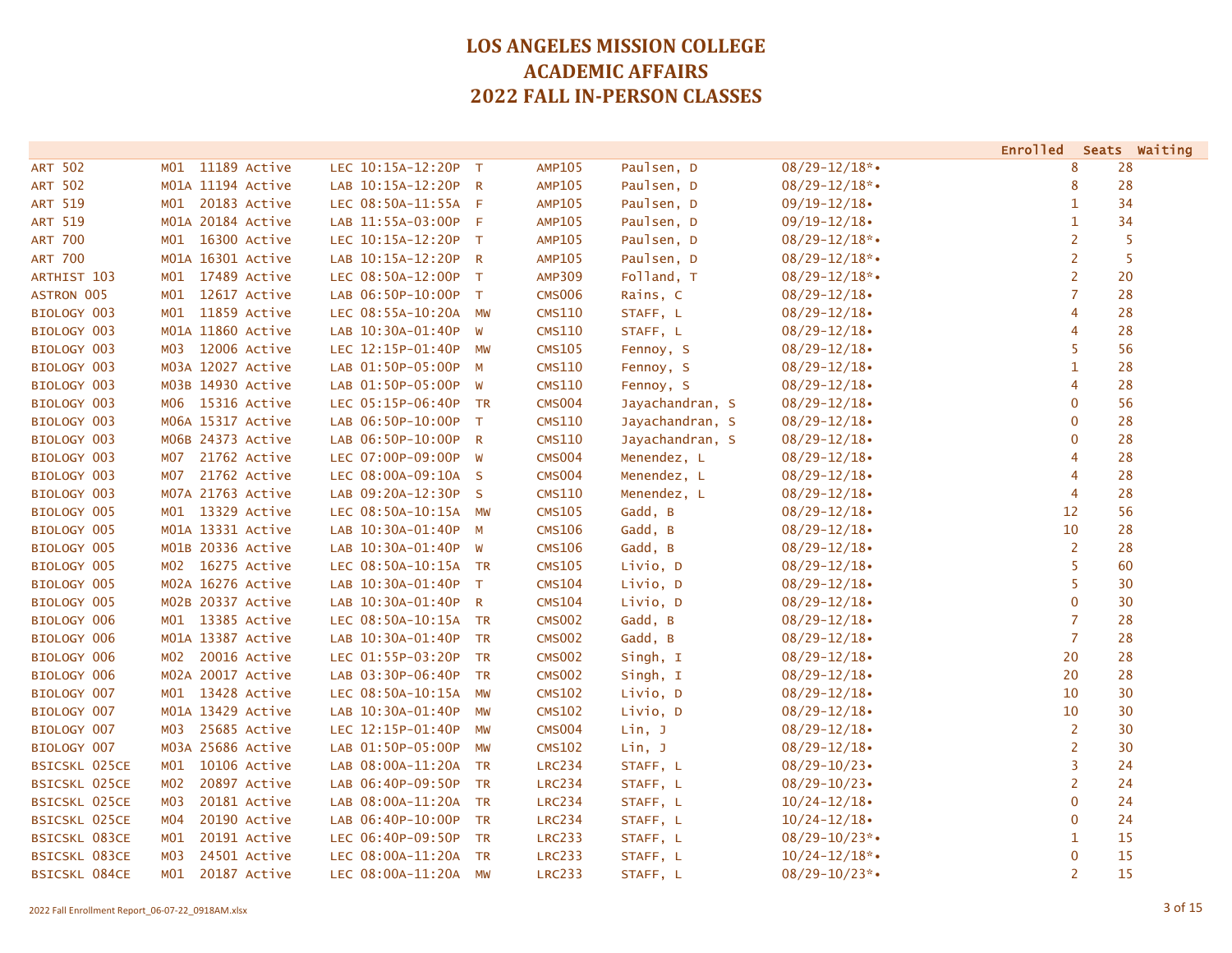|                      |                   |              |                      |           |                 |            |                    | <b>Enrolled</b> | Seats Waiting |
|----------------------|-------------------|--------------|----------------------|-----------|-----------------|------------|--------------------|-----------------|---------------|
| <b>BSICSKL 084CE</b> | M <sub>0</sub> 3  | 24504 Active | LEC 06:40P-10:00P TR |           | <b>LRC233</b>   | STAFF, L   | $10/24 - 12/18$ *• | $\mathbf 0$     | 15            |
| <b>BSICSKL 085CE</b> | MO1               | 20186 Active | LEC 08:00A-11:20A TR |           | <b>LRC233</b>   | STAFF, L   | $08/29 - 10/23$ *• | $\overline{2}$  | 15            |
| <b>BSICSKL 085CE</b> | MO3               | 24507 Active | LEC 06:40P-10:00P    | MW        | <b>LRC233</b>   | STAFF, L   | $10/24 - 12/18$ *• | $\mathbf 0$     | 15            |
| <b>BSICSKL 086CE</b> | MO1               | 20192 Active | LEC 06:40P-10:00P    | MW        | <b>LRC233</b>   | STAFF, L   | $08/29 - 10/23$ *• | 2               | 15            |
| <b>BSICSKL 086CE</b> | M03               | 24511 Active | LEC 08:00A-11:20A    | MW        | <b>LRC233</b>   | STAFF, L   | $10/24 - 12/18$ *• | 1               | 15            |
| <b>BSICSKL 091CE</b> | M <sub>01</sub>   | 24591 Active | LEC 12:00P-04:30P    | TR        | SUN-TUJ         | STAFF, L   | $10/24 - 12/18$    | $\bf{0}$        | 40            |
| <b>BSICSKL 092CE</b> | M01               | 24590 Active | LEC 12:00P-04:15P TR |           | SUN-TUJ         | STAFF, L   | $08/29 - 10/23$    | $\mathbf 0$     | 40            |
| <b>BSICSKL 129CE</b> | MO1               | 24573 Active | LEC 01:00P-04:20P    | <b>MW</b> | <b>LRC126</b>   | STAFF, L   | $08/29 - 10/23$ *• | 1               | 15            |
| <b>BSICSKL 129CE</b> | MO3               | 24576 Active | LEC 06:40P-10:00P    | <b>MW</b> | <b>LRC126</b>   | STAFF, L   | $10/24 - 12/18$ *• | $\mathbf{0}$    | 15            |
| <b>BSICSKL 130CE</b> | MO1               | 24578 Active | LEC 01:00P-04:10P TR |           | <b>LRC126</b>   | STAFF, L   | $08/29 - 10/23$ *• | $\mathbf{1}$    | 15            |
| <b>BSICSKL 130CE</b> | MO3               | 24580 Active | LEC 06:40P-10:00P    | TR        | <b>LRC126</b>   | STAFF, L   | $10/24 - 12/18$ *• | $\mathbf{0}$    | 15            |
| <b>BSICSKL 131CE</b> | MO1               | 24582 Active | LEC 06:40P-10:00P    | <b>MW</b> | <b>LRC126</b>   | STAFF, L   | $08/29 - 10/23$ *• | $\mathbf 0$     | 15            |
| <b>BSICSKL 131CE</b> | M03               | 24584 Active | LEC 01:00P-04:10P    | MW        | <b>LRC126</b>   | STAFF, L   | $10/24 - 12/18$ *• | 1               | 15            |
| <b>BSICSKL 132CE</b> | MO1               | 24586 Active | LEC 06:40P-10:00P TR |           | <b>LRC126</b>   | STAFF, L   | $08/29 - 10/23$ *• | $\overline{0}$  | 15            |
| <b>BSICSKL 132CE</b> | м03               | 24588 Active | LEC 01:00P-04:20P TR |           | <b>LRC126</b>   | STAFF, L   | $10/24 - 12/18$ *• | $\mathbf{1}$    | 15            |
| <b>BSICSKL 200CE</b> | MO1               | 20188 Active | LEC 06:40P-10:00P    | <b>MW</b> | <b>INST1004</b> | STAFF, L   | $08/29 - 10/23$ *• | $\mathbf{0}$    | 20            |
| <b>BSICSKL 200CE</b> | MO3               | 24516 Active | LEC 08:00A-11:20A    | MW        | <b>INST1004</b> | STAFF, L   | $10/24 - 12/18$ *• | $\mathbf{1}$    | 20            |
| <b>BSICSKL 201CE</b> | MO1               | 18655 Active | LEC 08:00A-11:20A TR |           | <b>INST1003</b> | STAFF, L   | $08/29 - 10/23$ *• | $\mathbf{0}$    | 20            |
| <b>BSICSKL 201CE</b> | M03               | 24548 Active | LEC 06:40P-10:00P    | <b>MW</b> | <b>INST1003</b> | STAFF, L   | $10/24 - 12/18$ *• | $\mathbf{1}$    | 20            |
| <b>BSICSKL 202CE</b> | MO1               | 18656 Active | LEC 06:40P-10:00P TR |           | <b>INST1008</b> | STAFF, L   | $08/29 - 10/23$ *• | $\mathbf{0}$    | 20            |
| <b>BSICSKL 202CE</b> | MO3               | 24553 Active | LEC 08:00A-11:20A TR |           | <b>INST1008</b> | STAFF, L   | $10/24 - 12/18$ *• | $\mathbf{1}$    | 20            |
| <b>BSICSKL 204CE</b> | MO1               | 24606 Active | LEC 08:00A-11:20A    | MW        | <b>INST1004</b> | STAFF, L   | $08/29 - 10/23$ *• | 5               | 20            |
| <b>BSICSKL 204CE</b> | MO3               | 24608 Active | LEC 06:40P-10:00P    | <b>MW</b> | <b>INST1004</b> | STAFF, L   | $10/24 - 12/18$ *• | $\mathbf 0$     | 20            |
| <b>BSICSKL 205CE</b> | MO1               | 20189 Active | LEC 06:40P-10:00P    | MW        | <b>INST1003</b> | STAFF, L   | $08/29 - 10/23$ *• | $\mathbf{0}$    | 20            |
| <b>BSICSKL 205CE</b> | MO3               | 24559 Active | LEC 08:00A-11:20A    | <b>MW</b> | <b>INST1003</b> | STAFF, L   | $10/24 - 12/18$ *• | 5               | 20            |
| <b>BSICSKL 206CE</b> | MO1               | 20195 Active | LEC 08:00A-11:20A    | <b>MW</b> | <b>INST1008</b> | STAFF, L   | $08/29 - 10/23$ *• | $\mathbf{1}$    | 20            |
| <b>BSICSKL 206CE</b> | M03               | 24562 Active | LEC 06:40P-09:50P    | <b>MW</b> | <b>INST1008</b> | STAFF, L   | $10/24 - 12/18$ *• | $\mathbf{0}$    | 20            |
| <b>BSICSKL 208CE</b> | MO1               | 24610 Active | LEC 06:40P-10:00P TR |           | <b>INST1004</b> | STAFF, L   | $08/29 - 10/23$ *• | $\overline{0}$  | 20            |
| <b>BSICSKL 208CE</b> | M03               | 24612 Active | LEC 08:00A-11:20A TR |           | <b>INST1004</b> | STAFF, L   | $10/24 - 12/18$ *• | $\mathbf 0$     | 20            |
| <b>BSICSKL 209CE</b> | MO1               | 24564 Active | LEC 08:00A-11:20A    | <b>MW</b> | <b>INST1003</b> | STAFF, L   | $08/29 - 10/23$ *• | $\mathbf{0}$    | 20            |
| <b>BSICSKL 209CE</b> | MO3               | 24565 Active | LEC 06:40P-10:00P TR |           | <b>INST1003</b> | STAFF, L   | $10/24 - 12/18$ *• | $\mathbf{0}$    | 20            |
| <b>BSICSKL 210CE</b> | MO1               | 20196 Active | LEC 06:40P-10:00P    | MW        | <b>INST1008</b> | STAFF, L   | $08/29 - 10/23$ *• | $\mathbf 0$     | 20            |
| <b>BSICSKL 210CE</b> | MO3               | 24571 Active | LEC 08:00A-11:20A    | MW        | <b>INST1008</b> | STAFF, L   | $10/24 - 12/18$ *• | $\mathbf 0$     | 20            |
| <b>BUS 001</b>       | MO1               | 12232 Active | LEC 08:50A-12:00P    | W         | <b>CAI228</b>   | STAFF, L   | $08/29 - 12/18$    | $\overline{0}$  | 40            |
| <b>BUS 001</b>       | M02               | 12235 Active | LEC 06:50P-10:00P T  |           | <b>CAI228</b>   | Bordbar, J | $08/29 - 12/18$    | $\overline{2}$  | 40            |
| <b>BUS 005</b>       | M <sub>01</sub>   | 12637 Active | LEC 01:30P-04:40P R  |           | <b>CAI228</b>   | Bordbar, J | $08/29 - 12/18$    | 11              | 42            |
| <b>CAOT 078</b>      | MO1               | 13097 Active | LEC 04:45P-05:35P M  |           | <b>INST2021</b> | Lampert, M | $08/29 - 12/18$    | 5               | 40            |
| <b>CAOT 078</b>      | M01A 13098 Active |              | LAB 05:45P-10:00P M  |           | <b>INST2021</b> | Lampert, M | $08/29 - 12/18$    | 5               | 40            |
| <b>CAOT 082</b>      | M01 13133 Active  |              | LEC 12:30P-02:35P    | - F       | <b>INST2021</b> | Holt, S    | $08/29 - 12/18$    | 14              | 42            |
| <b>CAOT 082</b>      | M01A 13135 Active |              | LAB 02:45P-05:55P F  |           | <b>INST2021</b> | Holt, S    | $08/29 - 12/18$    | 14              | 42            |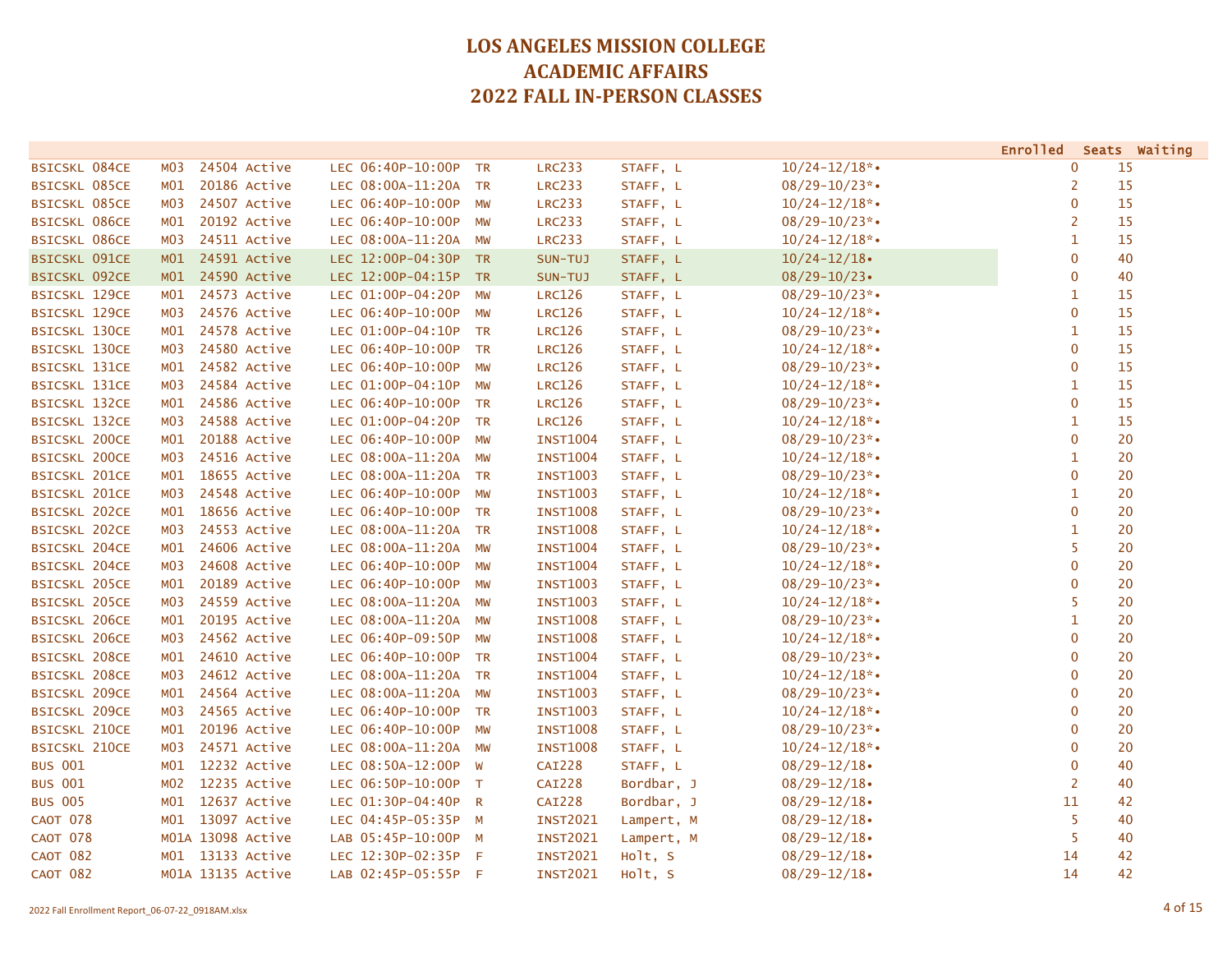|                 |                                  |                      |              |                 |                 |                 | <b>Enrolled</b> |    | Seats Waiting  |
|-----------------|----------------------------------|----------------------|--------------|-----------------|-----------------|-----------------|-----------------|----|----------------|
| CH DEV 001      | 13761 Active<br>M <sub>0</sub> 5 | LEC 12:10P-03:20P    | <b>W</b>     | <b>CSB102A</b>  | Beltran, Y      | $08/29 - 12/18$ | 6               | 40 |                |
| CH DEV 001      | 13766 Active<br>M06              | LEC 08:50A-12:00P S  |              | <b>CSB102A</b>  | Serna, E        | $08/29 - 12/18$ | 3               | 40 |                |
| CH DEV 001      | <b>MO7</b><br>15363 Active       | LEC 08:50A-12:00P F  |              | <b>CSB102A</b>  | Bazikyan, I     | $08/29 - 12/18$ | -5              | 40 |                |
| CH DEV 007      | 13958 Active<br>M01              | LEC 06:50P-10:00P W  |              | <b>CCDS201</b>  | Anaya, E        | $08/29 - 12/18$ | $\mathbf{1}$    | 36 |                |
| CH DEV 008      | 21822 Active<br>M01              | LEC 03:30P-06:40P    | MW           | <b>CCDS201</b>  | Beltran, Y      | $10/24 - 12/18$ | 11              | 36 |                |
| CH DEV 010      | 18582 Active<br><b>MO3</b>       | LEC 06:50P-10:00P    | $\mathsf{R}$ | <b>CCDS202</b>  | Rodriguez, P    | $08/29 - 12/18$ | 6               | 36 |                |
| CH DEV 011      | 10297 Active<br>M <sub>0</sub> 3 | LEC 08:50A-12:00P    | W            | <b>CCDS201</b>  | Christiansen, H | $08/29 - 12/18$ | 6               | 36 |                |
| CH DEV 014      | 15547 Active<br>MO1              | LEC 06:50P-10:00P    | MW           | <b>CCDS202</b>  | Rodriguez, P    | $10/24 - 12/18$ | 5               | 36 |                |
| CH DEV 022      | 18911 Active<br>MO1              | LEC 04:30P-06:35P    | $\mathsf{R}$ | CCDS202         | Grigoryan, R    | $08/29 - 12/18$ | 10              | 15 |                |
| CH DEV 022      | M01A 18912 Active                | <b>LAB</b>           | <b>TBA</b>   | <b>SCHEDULE</b> | Grigoryan, R    | $08/29 - 12/18$ | 10              | 15 |                |
| CH DEV 022      | 19987 Active<br>MO2              | LEC 04:30P-06:35P    | W            | <b>CCDS202</b>  | Grattidge, S    | $08/29 - 12/18$ | 3               | 15 |                |
| CH DEV 022      | M02A 19988 Active                | <b>LAB</b>           | <b>TBA</b>   | <b>SCHEDULE</b> | Grattidge, S    | $08/29 - 12/18$ | 3               | 15 |                |
| CH DEV 022      | 19989 Active<br>MO3              | LEC 06:50P-08:55P    | T            | <b>CCDS200</b>  | Rodriguez, P    | $08/29 - 12/18$ | 15              | 15 | 5              |
| CH DEV 022      | M03A 19990 Active                | <b>LAB</b>           | <b>TBA</b>   | <b>SCHEDULE</b> | Rodriguez, P    | $08/29 - 12/18$ | 15              | 15 | 5              |
| CH DEV 023      | M01 19991 Active                 | LEC 06:50P-08:55P    | $\mathsf{R}$ | <b>CCDS201</b>  | De Silva, L     | $08/29 - 12/18$ | 15              | 15 | $\overline{2}$ |
| CH DEV 023      | M01A 19992 Active                | <b>LAB</b>           | <b>TBA</b>   | <b>SCHEDULE</b> | De Silva, L     | $08/29 - 12/18$ | 15              | 15 | $\overline{2}$ |
| CH DEV 034      | 24131 Active<br>M03              | LEC 06:50P-10:00P    | M            | <b>CCDS200</b>  | Garcia, M       | $08/29 - 12/18$ | $\mathbf{1}$    | 36 |                |
| CH DEV 042      | 11025 Active<br>MO1              | LEC 06:50P-10:00P    | MW           | <b>CCDS202</b>  | Rodriguez, P    | $08/29 - 10/23$ | 3               | 36 |                |
| CHEM 051        | 11342 Active<br>MO1              | LEC 10:15A-12:20P    | <b>TR</b>    | <b>CMS028</b>   | Qureshi, A      | $08/29 - 12/18$ | 20              | 28 |                |
| CHEM 051        | M01A 11347 Active                | LAB 12:30P-01:55P TR |              | <b>CMS201</b>   | Qureshi, A      | $08/29 - 12/18$ | 20              | 28 |                |
| CHEM 051        | M02 11362 Active                 | LEC 04:00P-06:05P    | MW           | <b>CMS028</b>   | Sullivan, B     | $08/29 - 12/18$ | 14              | 28 |                |
| CHEM 051        | M02A 11370 Active                | LAB 06:15P-07:40P    | MW           | <b>CMS201</b>   | Sullivan, B     | $08/29 - 12/18$ | 14              | 28 |                |
| CHEM 051        | 16992 Active<br>M03              | LEC 07:45A-09:50A    | MW           | <b>CMS028</b>   | STAFF, L        | $08/29 - 12/18$ | 3               | 28 |                |
| CHEM 051        | M03A 16993 Active                | LAB 10:00A-11:25A    | MW           | <b>CMS201</b>   | STAFF, L        | $08/29 - 12/18$ | 3               | 28 |                |
| CHEM 051        | 18468 Active<br>MO4              | LEC 04:00P-06:05P TR |              | <b>CMS028</b>   | STAFF, L        | $08/29 - 12/18$ | 2               | 28 |                |
| CHEM 051        | M04A 18469 Active                | LAB 06:15P-07:40P TR |              | <b>CMS201</b>   | STAFF, L        | $08/29 - 12/18$ | 2               | 28 |                |
| <b>CHEM 065</b> | 17689 Active<br>M03              | LEC 08:55A-10:20A TR |              | <b>CMS029</b>   | Koh, I          | $08/29 - 12/18$ | 22              | 28 |                |
| <b>CHEM 065</b> | M03A 17690 Active                | LAB 10:30A-11:55A TR |              | <b>CMS203</b>   | Koh, I          | $08/29 - 12/18$ | 22              | 28 |                |
| <b>CHEM 065</b> | 18470 Active<br>MO4              | LEC 05:15P-06:40P    | <b>MW</b>    | <b>CMS027</b>   | Gellert, R      | $08/29 - 12/18$ | 3               | 28 |                |
| <b>CHEM 065</b> | M04A 18471 Active                | LAB 06:50P-10:00P M  |              | <b>CMS203</b>   | Gellert, R      | $08/29 - 12/18$ | $\overline{3}$  | 28 |                |
| <b>CHEM 101</b> | 12627 Active<br>MO1              | LEC 08:55A-10:20A TR |              | <b>CMS236</b>   | Pazirandeh, S   | $08/29 - 12/18$ | 11              | 28 |                |
| <b>CHEM 101</b> | M01A 12630 Active                | LAB 10:30A-01:40P    | <b>TR</b>    | <b>CMS206</b>   | Pazirandeh, S   | $08/29 - 12/18$ | 11              | 28 |                |
| <b>CHEM 101</b> | 17691 Active<br>MO2              | LEC 10:35A-12:00P    | <b>MW</b>    | <b>CMS236</b>   | Fenton, M       | $08/29 - 12/18$ | 8               | 28 |                |
| <b>CHEM 101</b> | M02A 17692 Active                | LAB 12:10P-03:20P    | <b>MW</b>    | <b>CMS210</b>   | Fenton, M       | $08/29 - 12/18$ | 8               | 28 |                |
| <b>CHEM 102</b> | 17693 Active<br>MO1              | LEC 10:35A-12:00P    | <b>TR</b>    | <b>CMS236</b>   | Fenton, M       | $08/29 - 12/18$ | 15              | 28 |                |
| <b>CHEM 102</b> | M01A 17694 Active                | LAB 12:10P-03:20P    | TR           | <b>CMS210</b>   | Vosooghi, D     | $08/29 - 12/18$ | 15              | 28 |                |
| <b>CHEM 211</b> | M01 24492 Active                 | LEC 01:55P-03:20P    | MW           | <b>CMS236</b>   | Godjoian, G     | $08/29 - 12/18$ | $\overline{2}$  | 18 |                |
| <b>CHEM 211</b> | M01A 24493 Active                | LAB 03:30P-06:40P    | MW           | <b>CMS206</b>   | Godjoian, G     | $08/29 - 12/18$ | 2               | 18 |                |
| CHICANO 002     | 13070 Active<br>MO1              | LEC 08:55A-10:20A    | <b>TR</b>    | <b>CSB201</b>   | Maldonado, J    | $08/29 - 12/18$ | $\overline{2}$  | 42 |                |
| CHICANO 037     | 24194 Active<br>MO5              | LEC 10:35A-12:00P    | MW           | <b>CSB201</b>   | STAFF, L        | $08/29 - 12/18$ | $\overline{2}$  | 40 |                |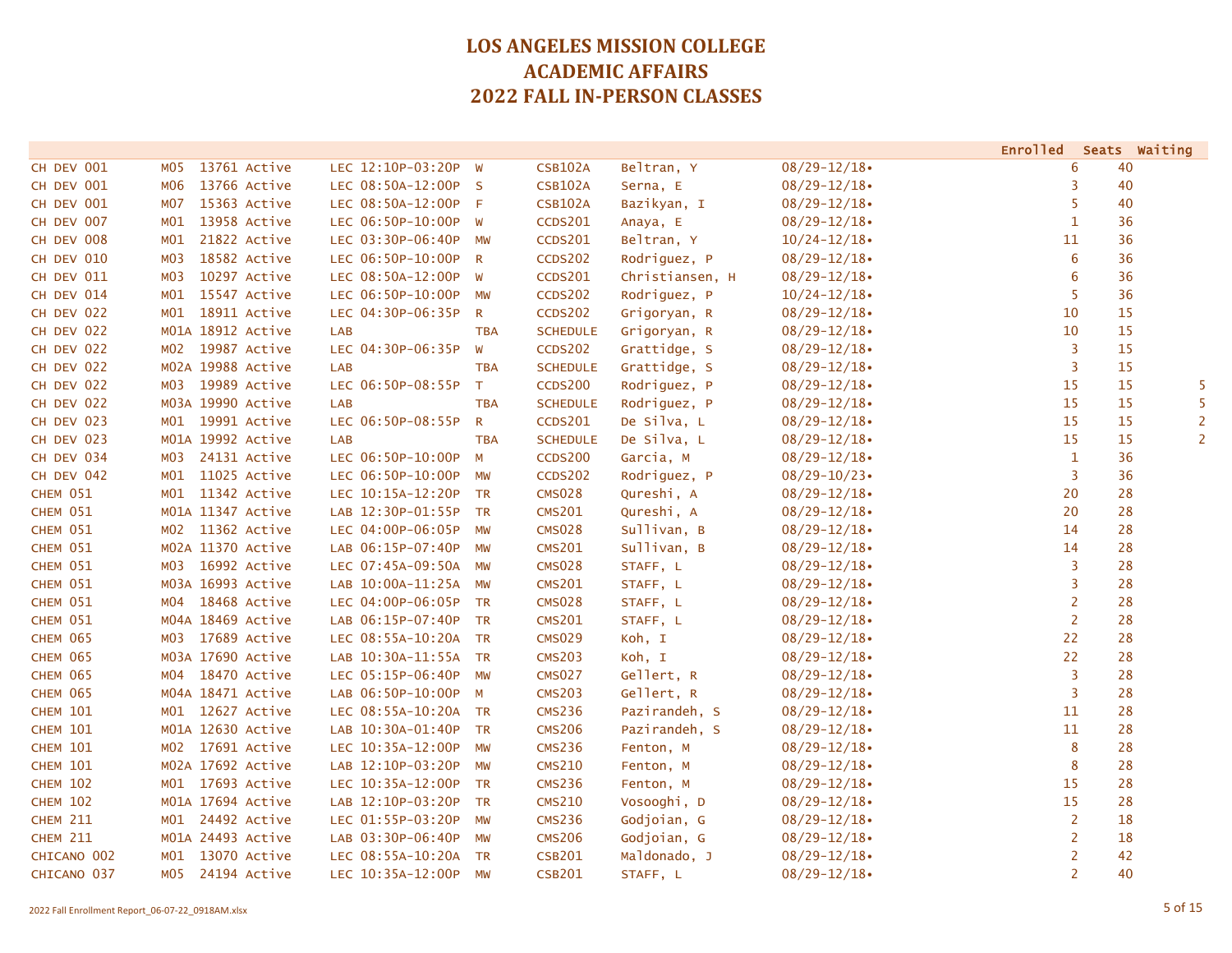|                    |                                 |                      |             |                 |                |                 | Enrolled Seats Waiting |    |  |
|--------------------|---------------------------------|----------------------|-------------|-----------------|----------------|-----------------|------------------------|----|--|
| CINEMA 003         | 21745 Active<br>M02             | LEC 12:45P-02:50P M  |             | <b>AMP107</b>   | Huynh, H       | $08/29 - 12/18$ | 10                     | 42 |  |
| CINEMA 003         | M02A 21746 Active               | LAB 02:50P-04:55P M  |             | <b>AMP107</b>   | Huynh, H       | $08/29 - 12/18$ | 10                     | 42 |  |
| CINEMA 125         | 20159 Active<br>MO1             | LEC 12:45P-02:50P W  |             | <b>AMP210</b>   | Huynh, H       | $08/29 - 12/18$ | 3                      | 42 |  |
| CINEMA 125         | M01A 20160 Active               | LAB 02:50P-04:55P W  |             | <b>AMP210</b>   | Huynh, H       | $08/29 - 12/18$ | 3                      | 42 |  |
| CLN ART 050        | 21983 Active<br>M03             | LEC 01:00P-03:10P    | <b>MW</b>   | <b>CAI227</b>   | STAFF, L       | $08/29 - 10/23$ | 12                     | 42 |  |
| CLN ART 060        | 13526 Active<br>MO1             | LEC 07:00A-07:50A    | <b>MTWR</b> | <b>CAI230</b>   | Equaras, L     | $08/29 - 10/23$ | 14                     | 27 |  |
| CLN ART 060        | M01A 13527 Active               | LAB 08:00A-11:15A    | <b>MTWR</b> | <b>MODKIT</b>   | Eguaras, L     | $08/29 - 10/23$ | 14                     | 27 |  |
| CLN ART 060        | M02 18998 Active                | LEC 07:00A-07:50A    | <b>MTWR</b> | CAI230          | Eguaras, L     | $10/24 - 12/18$ | 5                      | 27 |  |
| CLN ART 060        | M02A 18999 Active               | LAB 08:00A-11:15A    | <b>MTWR</b> | <b>MODKIT</b>   | Eguaras, L     | $10/24 - 12/18$ | 5                      | 27 |  |
| CLN ART 101        | M01 13545 Active                | LEC 11:20A-12:10P    | <b>MTWR</b> | CAI230          | Silva, J       | $10/24 - 12/18$ | 3                      | 27 |  |
| CLN ART 101        | M01A 13547 Active               | LAB 07:00A-10:15A    | <b>MTWR</b> | <b>MODKIT</b>   | Silva, J       | $10/24 - 12/18$ | 3                      | 27 |  |
| CLN ART 101        | 13549 Active<br>MO2             | LEC 05:40P-06:30P    | MW          | CAI232          | STAFF, L       | $08/29 - 12/18$ | 4                      | 27 |  |
| CLN ART 101        | M02A 13551 Active               | LAB 06:40P-09:50P    | MW          | PRODKIT         | STAFF, L       | $08/29 - 12/18$ | 4                      | 27 |  |
| CLN ART 101        | 21986 Active<br>м03             | LEC 10:20A-11:10A    | <b>MTWR</b> | <b>CAI230</b>   | Silva, J       | $08/29 - 10/23$ | $\mathbf 0$            | 24 |  |
| CLN ART 101        | M03A 21987 Active               | LAB 07:00A-10:15A    | <b>MTWR</b> | <b>PRODKIT</b>  | silva, J       | $08/29 - 10/23$ | $\mathbf 0$            | 24 |  |
| CLN ART 102        | 21991 Active<br>MO1             | LEC 09:20A-10:10A    | <b>MTWR</b> | <b>CAI208</b>   | Sanchez, J     | $08/29 - 10/23$ | 4                      | 24 |  |
| CLN ART 102        | M01A 21992 Active               | LAB 10:30A-01:45P    | <b>MTWR</b> | <b>PRODKIT</b>  | Sanchez, J     | $08/29 - 10/23$ | $\overline{4}$         | 24 |  |
| CLN ART 102        | 13561 Active<br>MO <sub>2</sub> | LEC 09:20A-10:10A    | <b>MTWR</b> | <b>CAI227</b>   | Sanchez, J     | $10/24 - 12/18$ | $\mathbf{1}$           | 27 |  |
| CLN ART 102        | M02A 13563 Active               | LAB 10:30A-01:45P    | <b>MTWR</b> | PRODKIT         | Sanchez, J     | $10/24 - 12/18$ | $\mathbf{1}$           | 27 |  |
| CLN ART 104        | M01 10074 Active                | LEC 10:00A-10:50A    | <b>MW</b>   | <b>CAI232</b>   | Padron, M      | $08/29 - 12/18$ | $\overline{7}$         | 27 |  |
| CLN ART 104        | M01A 10080 Active               | LAB 11:00A-02:10P    | <b>MW</b>   | <b>PRODKIT</b>  | Padron, M      | $08/29 - 12/18$ | $\overline{7}$         | 27 |  |
| CLN ART 104        | M01A 10080 Active               | LAB 11:00A-02:10P    | <b>MW</b>   | <b>PRODKIT</b>  | Villegas, R    | $08/29 - 12/18$ | $\overline{7}$         | 27 |  |
| CLN ART 106        | 10090 Active<br>MO1             | LEC 07:45A-09:50A    | $-F$        | <b>CAI230</b>   | Silva, J       | $08/29 - 12/18$ | 6                      | 40 |  |
| CLN ART 106        | M01A 10093 Active               | LAB 10:00A-12:05P F  |             | PRODKIT         | Silva, J       | $08/29 - 12/18$ | 6                      | 40 |  |
| CLN ART 107        | 10101 Active<br>MO1             | LEC 02:25P-03:15P MW |             | <b>CAI230</b>   | Sanchez, J     | $08/29 - 12/18$ | 11                     | 27 |  |
| CLN ART 107        | M01A 10109 Active               | LAB 03:30P-06:40P    | <b>MW</b>   | <b>GARDEMAN</b> | Sanchez, J     | $08/29 - 12/18$ | 11                     | 27 |  |
| <b>CLN ART 109</b> | M01 20842 Active                | LEC 09:50A-10:40A TR |             | <b>CAI232</b>   | Brown, S       | $08/29 - 12/18$ | 4                      | 27 |  |
| <b>CLN ART 109</b> | M01A 20843 Active               | LAB 10:50A-12:55P TR |             | PRODKIT         | Brown, S       | $08/29 - 12/18$ | $\overline{4}$         | 27 |  |
| CLN ART 110        | 20840 Active<br>MO1             | LEC 07:30A-09:35A F  |             | <b>CAI227</b>   | Sanchez, J     | $08/29 - 12/18$ | 9                      | 27 |  |
| CLN ART 110        | M01A 20841 Active               | LAB 09:45A-11:50A F  |             | <b>GARDEN</b>   | Sanchez, J     | $08/29 - 12/18$ | 9                      | 27 |  |
| CLN ART 150        | M01 10136 Active                | LEC 10:00A-10:50A R  |             | CAI228          | STAFF, L       | $08/29 - 12/18$ | 8                      | 27 |  |
| CLN ART 150        | M01A 10142 Active               | LAB 11:00A-02:10P R  |             | PRODKIT         | STAFF, L       | $08/29 - 12/18$ | 8                      | 27 |  |
| CLN ART 155        | M01 17983 Active                | LEC 08:00A-08:50A T  |             | CAI232          | STAFF, L       | $08/29 - 12/18$ | $\mathbf 0$            | 27 |  |
| CLN ART 155        | M01A 17984 Active               | LAB 09:00A-12:10P T  |             | <b>PRODKIT</b>  | STAFF, L       | $08/29 - 12/18$ | $\mathbf 0$            | 27 |  |
| <b>COMM 101</b>    | 13567 Active<br>MO1             | LEC 08:55A-10:20A    | <b>MW</b>   | <b>INST1001</b> | Kwack, J       | $08/29 - 12/18$ | 8                      | 42 |  |
| <b>COMM 101</b>    | 13569 Active<br>M02             | LEC 10:35A-12:00P    | MW          | <b>INST1001</b> | Kwack, J       | $08/29 - 12/18$ | 6                      | 42 |  |
| <b>COMM 101</b>    | 16071 Active<br>M03             | LEC 10:35A-12:00P    | <b>TR</b>   | <b>INST2004</b> | Dervishian, N  | $08/29 - 12/18$ | $\overline{7}$         | 42 |  |
| <b>COMM 101</b>    | 13572 Active<br>M04             | LEC 03:30P-06:40P    | $\top$      | <b>INST1003</b> | Torres, A      | $08/29 - 12/18$ | 6                      | 42 |  |
| <b>COMM 101</b>    | 16883 Active<br>M11             | LEC 08:00A-11:20A    | MW          | <b>INST2004</b> | Casarez, R     | $08/29 - 10/23$ | $\mathbf{1}$           | 42 |  |
| <b>COMM 102</b>    | 14160 Active<br>M01             | LEC 10:35A-12:00P    | MW          | <b>CSB203</b>   | Constantine, B | $08/29 - 12/18$ | $\mathbf{1}$           | 42 |  |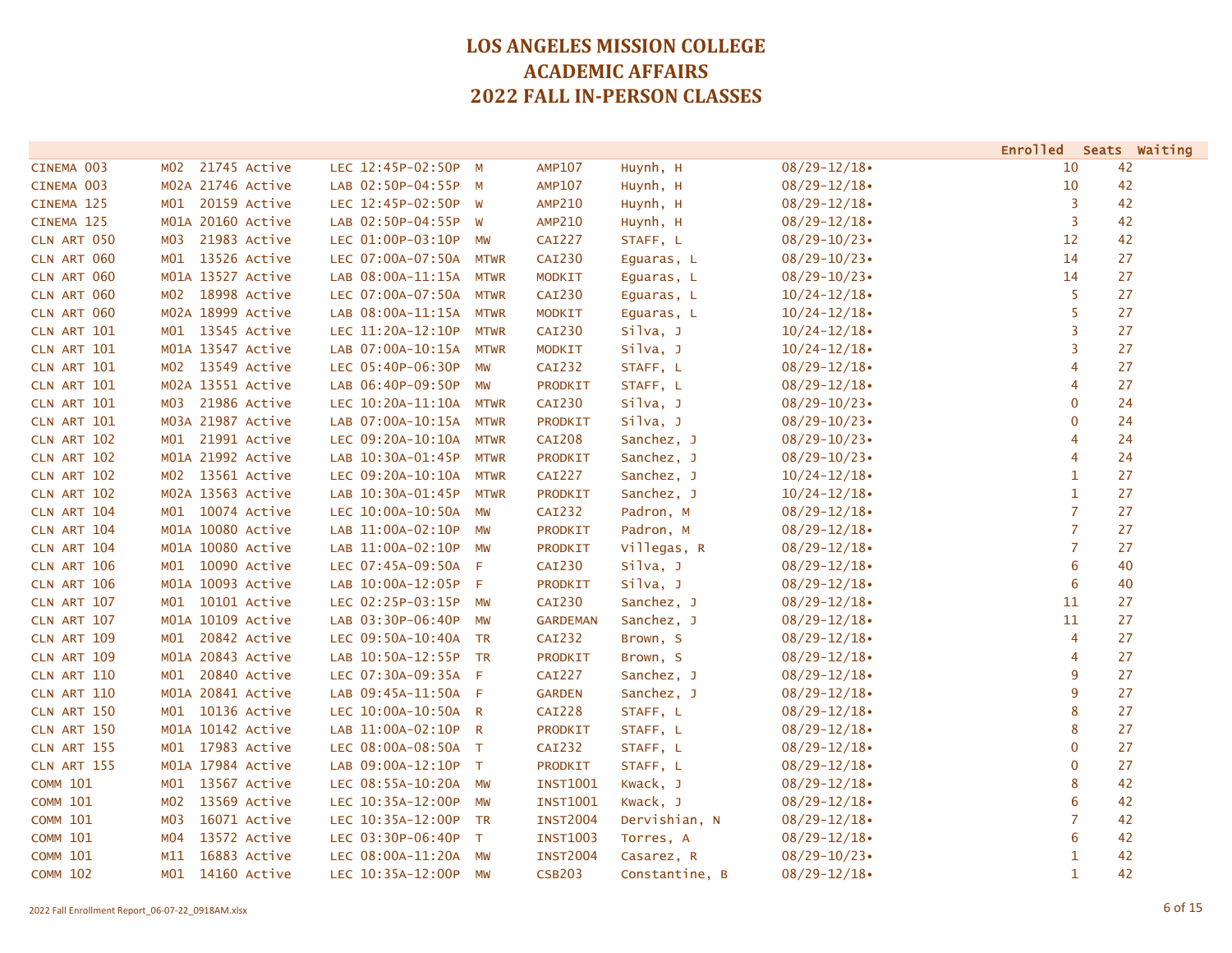|                     |                  |                   |                      |               |                 |               |                    | <b>Enrolled</b> | Seats Waiting  |
|---------------------|------------------|-------------------|----------------------|---------------|-----------------|---------------|--------------------|-----------------|----------------|
| <b>COMM 102</b>     | M <sub>0</sub> 3 | 20222 Active      | LEC 08:00A-11:20A    | MW            | <b>INST2004</b> | Casarez, R    | $10/24 - 12/18$    | $\mathbf{0}$    | 42             |
| <b>COMM 151</b>     | MO1              | 14224 Active      | LEC 10:35A-12:00P    | <b>TR</b>     | <b>CSB203</b>   | Myers, M      | $08/29 - 12/18$    | $\overline{7}$  | 42             |
| DANCETQ 121         | MO1              | 24459 Active      | LAB 12:15P-01:40P    | <b>TR</b>     | HFAC208         | STAFF, L      | $08/29 - 12/18$ *• | $\mathbf{1}$    | 32             |
| DANCETQ 122         | MO1              | 24460 Active      | LAB 12:15P-01:40P    | <b>TR</b>     | HFAC208         | STAFF, L      | $08/29 - 12/18$ *• | $\mathbf{0}$    | 10             |
| DANCETQ 151         | MO1              | 24461 Active      | LAB 01:55P-03:20P    | <b>TR</b>     | HFAC208         | STAFF, L      | $08/29 - 12/18$ *• | $\mathbf{0}$    | 32             |
| DANCETQ 152         | MO1              | 24462 Active      | LAB 01:55P-03:20P    | <b>TR</b>     | HFAC208         | STAFF, L      | $08/29 - 12/18$ *• | $\mathbf{0}$    | 10             |
| DNCESPC 441         | MO1              | 24463 Active      | LAB 06:50P-08:15P    | <b>MW</b>     | HFAC208         | STAFF, L      | $08/29 - 12/18$ *• | 4               | 35             |
| DNCESPC 442         | MO1              | 24464 Active      | LAB 06:50P-08:15P    | <b>MW</b>     | HFAC208         | STAFF, L      | $08/29 - 12/18$ *• | $\mathbf 0$     | $\overline{7}$ |
| E.S.L. 003A         | MO1              | 20367 Active      | LEC 08:50A-12:00P MW |               | <b>CSB102B</b>  | Cortes, T     | $08/29 - 12/18$ *• | $\overline{2}$  | 20             |
| E.S.L. 003B         | MO1              | 20368 Active      | LEC 08:50A-12:00P    | T             | <b>CSB105</b>   | Climo, M      | $08/29 - 12/18$ *• | $\mathbf{1}$    | 20             |
| E.S.L. 003C         | MO1              | 20369 Active      | LEC 08:50A-12:00P    | R             | <b>CSB102B</b>  | Climo, M      | $08/29 - 12/18$ *• | $\mathbf{0}$    | 20             |
| E.S.L. 004A         | MO1              | 10797 Active      | LEC 08:50A-12:00P    | <b>MW</b>     | CSB111          | Fine Olson, A | $08/29 - 12/18$ *• | $\mathbf{0}$    | 20             |
| E.S.L. 004B         | MO1              | 10851 Active      | LEC 08:50A-12:00P    | T             | CSB111          | Jara, G       | $08/29 - 12/18$ *• | $\mathbf{0}$    | 20             |
| E.S.L. 004C         | MO1              | 20329 Active      | LEC 08:50A-12:00P    | R             | <b>CSB111</b>   | Jara, G       | $08/29 - 12/18$ *• | $\mathbf{0}$    | 20             |
| EARTH 002           | M01              | 16896 Active      | LEC.                 | <b>ONLINE</b> | <b>INTERNET</b> | Boroon, M     | $08/29 - 12/18$    | 22              | 40             |
| EARTH 002           |                  | M01A 16897 Active | <b>LAB</b>           |               | ONLINE INTERNET | Boroon, M     | $08/29 - 12/18$    | 22              | 40             |
| ECON 001            | M <sub>01</sub>  | 11802 Active      | LEC 06:50P-10:00P    | <b>W</b>      | <b>CSB208</b>   | STAFF, L      | $08/29 - 12/18$    | 3               | 42             |
| ECON 001            | MO3              | 16888 Active      | LEC 08:55A-10:20A MW |               | <b>CSB206</b>   | Prante, T     | $08/29 - 12/18$    | 10              | 42             |
| ECON 002            | MO1              | 12334 Active      | LEC 10:35A-12:00P TR |               | <b>CSB207</b>   | STAFF, L      | $08/29 - 12/18$    | $\overline{2}$  | 42             |
| EGD TEK 131         | MO1              | 23885 Active      | LAB 09:50A-01:00P S  |               | <b>CMS120</b>   | STAFF, L      | $08/29 - 12/18$    | $\mathbf{1}$    | 42             |
| ENG GEN 101         | M <sub>01</sub>  | 17985 Active      | LEC 10:00A-12:05P S  |               | <b>CMS122</b>   | STAFF, L      | $08/29 - 12/18$    | $\overline{7}$  | 42             |
| ENGLISH 101         | MO1              | 13713 Active      | LEC 10:35A-12:00P    | <b>MW</b>     | <b>INST2021</b> | Nishimura, M  | $08/29 - 12/18$    | 36              | 42             |
| ENGLISH 101         | M02              | 13722 Active      | LEC 10:35A-12:00P    | <b>MW</b>     | <b>AMP309</b>   | Sever, K      | $08/29 - 12/18$    | 21              | 42             |
| ENGLISH 101         | M03              | 13728 Active      | LEC 10:35A-12:00P    | <b>TR</b>     | <b>INST2021</b> | Mirakyan, T   | $08/29 - 12/18$    | 5               | 42             |
| ENGLISH 101         | MO4              | 13731 Active      | LEC 10:35A-12:00P    | <b>TR</b>     | <b>INST1001</b> | Selsby, D     | $08/29 - 12/18$    | 21              | 42             |
| ENGLISH 101         | MO5              | 16258 Active      | LEC 12:15P-01:40P    | <b>MW</b>     | <b>INST2021</b> | Nishimura, M  | $08/29 - 12/18$    | 11              | 42             |
| ENGLISH 101         | м06              | 15586 Active      | LEC 12:15P-01:40P    | <b>TR</b>     | <b>INST2021</b> | Selsby, D     | $08/29 - 12/18$    | 13              | 42             |
| ENGLISH 101         | M07              | 16261 Active      | LEC 06:50P-10:00P    | <b>W</b>      | <b>INST2006</b> | Ortiz, J      | $08/29 - 12/18$    | 8               | 42             |
| ENGLISH 101         | M08              | 16262 Active      | LEC 08:55A-10:20A MW |               | <b>INST2021</b> | Sever, K      | $08/29 - 12/18$    | 6               | 42             |
| ENGLISH 101         | M18              | 16256 Active      | LEC 11:30A-02:40P    | <b>TR</b>     | <b>CMS030</b>   | Hogan, L      | $08/29 - 10/23$    | 3               | 42             |
| ENGLISH 101         | M24              | 24955 Active      | LEC 08:00A-11:10A MW |               | <b>CMS030</b>   | STAFF, L      | $10/24 - 12/18$    | $\mathbf{0}$    | 42             |
| ENGLISH 101X        | MO1              | 24226 Active      | LEC 11:30A-01:40P    | $M_{\odot}$   | <b>INST2004</b> | Colmer, I     | $08/29 - 12/18$    | 3               | 39             |
| ENGLISH 101X        | MO1              | 24226 Active      | LEC 11:30A-12:30P    | <b>W</b>      | <b>INST2004</b> | Colmer, I     | $08/29 - 12/18$    | 3               | 39             |
| <b>ENGLISH 101X</b> |                  | M01A 24227 Active | LAB 12:40P-01:30P    | W             | <b>INST2006</b> | Colmer, I     | $08/29 - 12/18$    | 3               | 39             |
| <b>ENGLISH 101X</b> | MO2              | 24253 Active      | LEC 08:00A-11:10A TR |               | <b>INST2005</b> | Keshishyan, A | $08/29 - 10/23$    | $\mathbf{1}$    | 39             |
| ENGLISH 101X        |                  | M02A 24254 Active | LAB 11:20A-12:10P    | <b>TR</b>     | <b>INST2006</b> | Keshishyan, A | $08/29 - 10/23$    | $\mathbf{1}$    | 39             |
| ENGLISH 101Z        | MO1              | 24265 Active      | LEC 10:35A-12:00P    | <b>MW</b>     | <b>INST1012</b> | Daugherty, S  | $08/29 - 12/18$    | $\mathbf{1}$    | 36             |
| ENGLISH 101Z        |                  | M01A 24266 Active | LAB 12:15P-01:40P    | MW            | <b>INST2007</b> | Daugherty, S  | $08/29 - 12/18$    | $\mathbf{1}$    | 36             |
| ENGLISH 102         | MO1              | 14465 Active      | LEC 10:35A-12:00P    | MW            | <b>CSB101</b>   | Hogan, L      | $08/29 - 12/18$    | $\mathbf{1}$    | 42             |
| ENGLISH 102         |                  | M02 14466 Active  | LEC 10:35A-12:00P TR |               | <b>INST1002</b> | Camhi, J      | $08/29 - 12/18$    | 10              | 42             |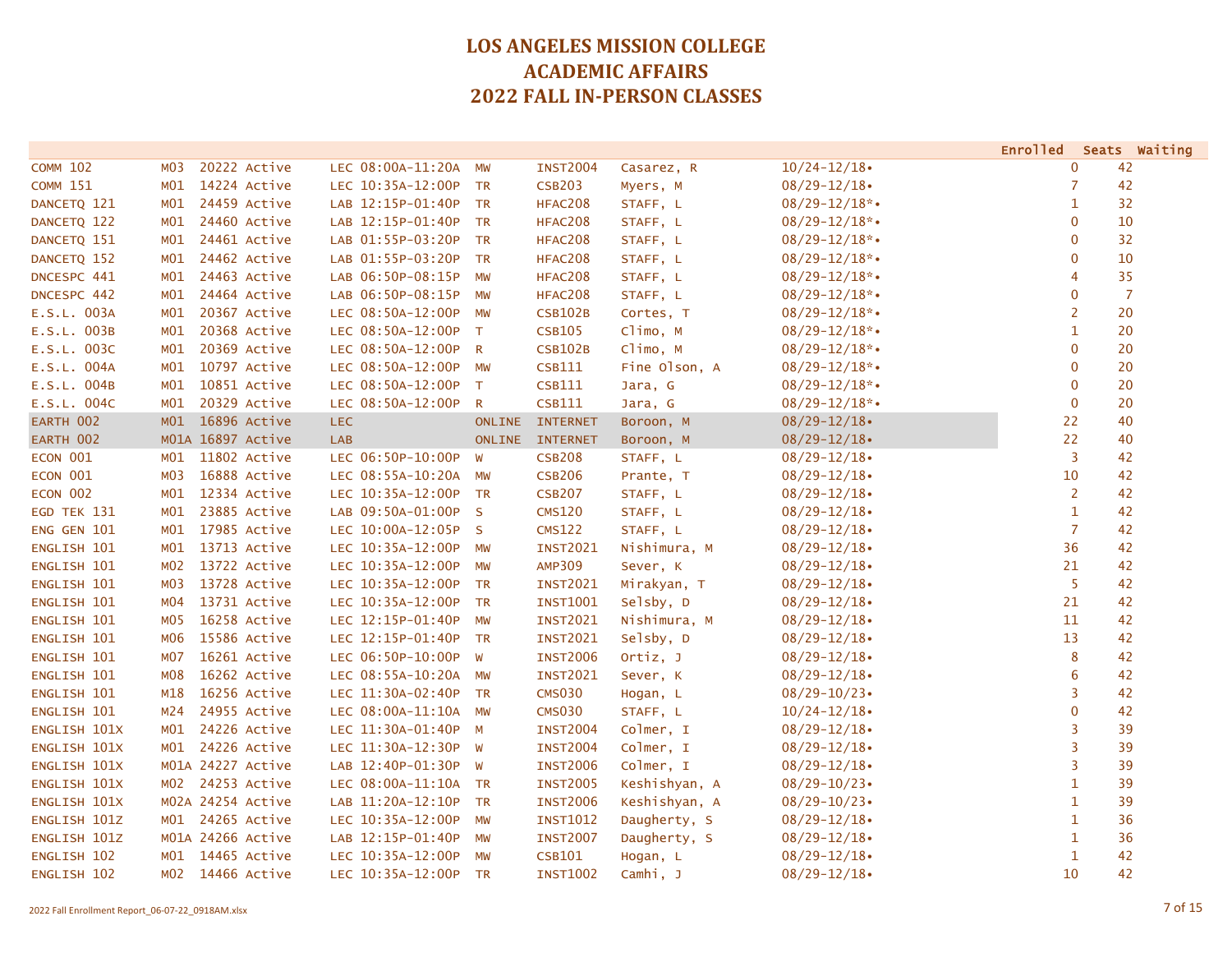|                        |                                 |                        |              |                   |                                     |                        | <b>Enrolled</b> | Seats Waiting |
|------------------------|---------------------------------|------------------------|--------------|-------------------|-------------------------------------|------------------------|-----------------|---------------|
| ENGLISH 102            | 14468 Active<br>M06             | LEC 08:00A-11:20A TR   |              | <b>CSB101</b>     | STAFF, L                            | $10/24 - 12/18$        | $\mathbf{0}$    | 40            |
| ENGLISH 103            | 17826 Active<br>MO1             | LEC 10:35A-12:00P      | <b>MW</b>    | <b>INST1010</b>   | Mirakyan, T                         | $08/29 - 12/18$        | 1               | 42            |
| ESL NC 007CE           | 14650 Active<br>MO1             | LEC 09:00A-12:15P MTWR |              | CMPC6             | Hilario, M                          | $08/29 - 12/18$        | 5               | 42            |
| ESL NC 008CE           | 20013 Active<br>MO1             | LEC 09:00A-12:15P MTWR |              | CMPC <sub>5</sub> | Martinez, K                         | $08/29 - 12/18$        | 15              | 42            |
| ESL NC 008CE           | 26421 Active<br>M <sub>03</sub> | LEC 08:30A-11:45A MTWR |              | SUN-TUJ           | Kotanjyan, N                        | $08/29 - 12/18$ New    | 6               | 40            |
| ESL NC 009CE           | 24101 Active<br>MO1             | LEC 09:00A-12:15P      | <b>MTWR</b>  | CMPC <sub>2</sub> | Torrez, P                           | $08/29 - 12/18$        | $\overline{7}$  | 42            |
| ESL NC 015CE           | 14676 Active<br>MO1             | LEC 09:00A-12:15P      | <b>MTWR</b>  | <b>INST2003</b>   | Sarmiento-Sanders, $E$ 08/29-12/18. |                        | 8               | 42            |
| ESL NC 021CE           | 22824 Active<br>M02             | LEC 01:00P-02:25P      | <b>MTWR</b>  | CSB111            | STAFF, L                            | $08/29 - 10/23$        | 3               | 42            |
| ESL NC 021CE           | 25284 Active<br>M03             | LEC 01:00P-02:25P      | <b>MTWR</b>  | CSB111            | STAFF, L                            | $10/24 - 12/18$        | $\mathbf 0$     | 42            |
| ESL NC 023CE           | 22896 Active<br>MO2             | LEC 01:00P-03:05P      | <b>MTWR</b>  | <b>CSB102B</b>    | STAFF, L                            | $10/24 - 12/18$        | 1               | 42            |
| ESL NC 023CE           | 25285 Active<br>M03             | LEC 01:00P-03:05P      | <b>MTWR</b>  | <b>CSB102B</b>    | STAFF, L                            | $08/29 - 10/23$        | $\mathbf{0}$    | 42            |
| ESL NC 131CE           | 20370 Active<br>MO1             | LEC 08:50A-12:00P      | <b>MW</b>    | <b>CSB102B</b>    | Cortes, T                           | $08/29 - 12/18$ *•     | 2               | 20            |
| ESL NC 132CE           | 20371 Active<br>M <sub>01</sub> | LEC 08:50A-12:00P      | $\top$       | <b>CSB102B</b>    | Climo, M                            | $08/29 - 12/18$ *•     | $\overline{2}$  | 20            |
| ESL NC 133CE           | 20372 Active<br>MO1             | LEC 08:50A-12:00P R    |              | <b>CSB102B</b>    | Climo, M                            | $08/29 - 12/18$ *•     | $\overline{2}$  | 20            |
| ESL NC 141CE           | 20332 Active<br>MO1             | LEC 08:50A-12:00P MW   |              | <b>CSB111</b>     | Fine Olson, A                       | $08/29 - 12/18$ *•     | $\mathbf{1}$    | 20            |
| ESL NC 142CE           | 20333 Active<br>MO1             | LEC 08:50A-12:00P T    |              | <b>CSB111</b>     | Jara, G                             | $08/29 - 12/18$ *•     | $\mathbf{1}$    | 20            |
| ESL NC 143CE           | 20334 Active<br>MO1             | LEC 08:50A-12:00P      | $\mathsf{R}$ | <b>CSB111</b>     | Jara, G                             | $08/29 - 12/18$ *•     | $\mathbf{1}$    | 20            |
| <b>ESLCVCS 013CE</b>   | 22942 Active<br>MO1             | LEC 06:40P-10:00P      | <b>MW</b>    | <b>INST2005</b>   | STAFF, L                            | $08/29 - 10/23$        | $\mathbf{0}$    | 34            |
| <b>ESLCVCS 014CE</b>   | 24614 Active<br>MO1             | LEC 06:40P-10:00P MW   |              | <b>INST2005</b>   | STAFF, L                            | $10/24 - 12/18$        | $\mathbf{0}$    | 34            |
| <b>FAM &amp;CS 031</b> | 24174 Active<br>MO2             | LEC 06:50P-10:00P W    |              | <b>CSB102A</b>    | Bazikyan, I                         | $08/29 - 12/18$        | 1               | 40            |
| <b>GEOG 015</b>        | 26359 Active<br>M02             | LEC 12:20P-01:10P W    |              | <b>CMS010</b>     | Townsend, S                         | $08/29 - 12/18$ New    | $\overline{2}$  | 28            |
| GEOG 015               | M02A 26360 Active               | LAB 01:20P-03:25P W    |              | <b>CMS010</b>     | Townsend, S                         | $08/29 - 12/18$ New    | $\overline{2}$  | 28            |
| HEALTH 008             | 11935 Active<br>M02             | LEC 06:50P-10:00P      | <b>R</b>     | HFAC203           | Valdez Barkwill, M                  | $08/29 - 12/18$        | $\mathbf{1}$    | 42            |
| HEALTH 011             | 12977 Active<br>MO1             | LEC 08:50A-12:00P      | -F           | HFAC203           | STAFF, L                            | $08/29 - 12/18$ *•     | 14              | 25            |
| HEALTH 011             | 12905 Active<br>MO5             | LEC 03:35P-05:00P MW   |              | HFAC204           | STAFF, L                            | $08/29 - 12/18$ *•     | 3               | 25            |
| HISTORY 011            | 13881 Active<br>M03             | LEC 08:55A-10:20A MW   |              | <b>CSB207</b>     | Roleder, G                          | $08/29 - 12/18$        | 4               | 45            |
| HISTORY 012            | 14096 Active<br>M01             | LEC 10:35A-12:00P TR   |              | <b>CSB205</b>     | Behling, R                          | $08/29 - 12/18$        | $\overline{2}$  | 42            |
| HLTHOCC 062            | 11208 Active<br>MO1             | LEC 08:00A-08:50A TR   |              | <b>INST2014</b>   | Molina, A                           | $08/29 - 10/23$        | 5               | 30            |
| HLTHOCC 062            | M01A 11211 Active               | LAB 09:20A-12:30P TR   |              | <b>INST2016</b>   | Molina, A                           | $08/29 - 10/23$        | 5               | 30            |
| HLTHOCC 063            | 11412 Active<br>MO1             | LEC 08:00A-10:10A TR   |              | <b>INST2014</b>   | Molina, A                           | $10/24 - 12/18$        | 6               | 42            |
| HLTHOCC 064            | 11537 Active<br>MO1             | LEC 02:20P-03:10P TR   |              | <b>INST2014</b>   | Molina, A                           | $10/24 - 12/18$        | 5               | 42            |
| HLTHOCC 065            | 11621 Active<br>MO1             | LEC 10:20A-01:10P TR   |              | <b>INST2014</b>   | Molina, A                           | $10/24 - 12/18$        | 4               | 42            |
| INTRDGN 102            | 10928 Active<br>MO1             | LEC 06:50P-10:00P      | $M_{\odot}$  | <b>AMP302</b>     | Lemmon, J                           | $08/29 - 12/18$ *•     | 1               | 20            |
| INTRDGN 107            | 24295 Active<br>MO1             | LEC 06:50P-10:00P      | <b>W</b>     | <b>AMP302</b>     | Lemmon, J                           | $08/29 - 12/18$ *•     | 6               | 20            |
| INTRDGN 108            | 24298 Active<br>M <sub>01</sub> | LEC 06:50P-07:40P TR   |              | <b>AMP302</b>     | Lemmon, J                           | $08/29 - 12/18$ *•     | 5               | 20            |
| INTRDGN 108            | M01A 24299 Active               | LAB 07:40P-09:45P TR   |              | <b>AMP302</b>     | Lemmon, J                           | $08/29 - 12/18$ *•     | 5               | 20            |
| INTRDGN 116            | 16304 Active<br>MO1             | LEC 08:50A-10:50A S    |              | <b>AMP302</b>     | Lemmon, J                           | $08/29 - 12/18$ *•     | $\overline{4}$  | 20            |
| <b>INTRDGN 116</b>     | M01A 16305 Active               | LAB 10:50A-12:55P S    |              | <b>AMP302</b>     | Lemmon, J                           | $08/29 - 12/18$ *•     | $\overline{4}$  | 20            |
| JOURNAL 100            | 26286 Active<br>M <sub>02</sub> | LEC 03:00P-04:50P TR   |              | <b>ALLMARINE</b>  | STAFF, L                            | $09/12 - 12/18!$ • New | $\mathbf 0$     | $\mathbf 0$   |
| <b>KIN 035</b>         | 17365 Active<br>MO1             | LAB 09:30A-10:20A TR   |              | HFACFT CR         | Paredes, S                          | $08/29 - 12/18$        | 8               | 20            |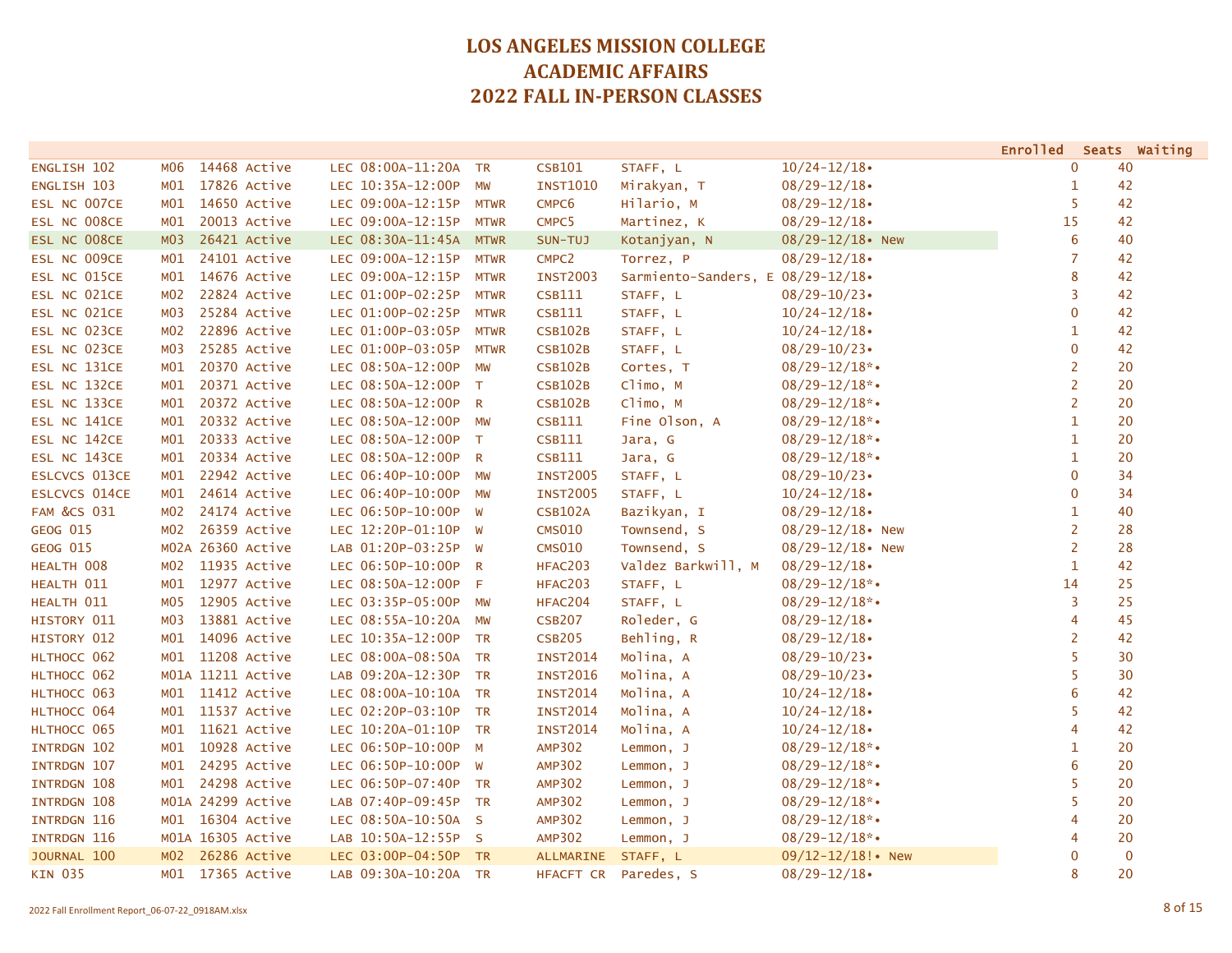|                  |                 |              |                         |              |                    |                       |                    | <b>Enrolled</b> | Seats Waiting  |
|------------------|-----------------|--------------|-------------------------|--------------|--------------------|-----------------------|--------------------|-----------------|----------------|
| KIN 316-1        | M01             | 19047 Active | LAB 12:15P-01:40P       | MW           | HFAC206            | STAFF, L              | $08/29 - 12/18$ *• | 3               | 32             |
| KIN 316-2        | MO1             | 19048 Active | LAB 12:15P-01:40P       | MW           | HFAC206            | STAFF, L              | $08/29 - 12/18$ *• | 1               | 10             |
| KIN 329-1        | MO1             | 15755 Active | LAB 10:35A-12:00P MW    |              |                    | HFACFT CR Cascione, J | $08/29 - 12/18$ *• | $\mathbf{1}$    | 30             |
| KIN 329-1        | MO2             | 15267 Active | LAB 07:00A-08:25A MTWR  |              | HFACFT CR          | Cascione, J           | $08/29 - 10/23$ *• | $\overline{4}$  | 30             |
| KIN 329-2        | MO1             | 16091 Active | LAB 10:35A-12:00P       | MW           | HFACFT CR          | Cascione, J           | $08/29 - 12/18$ *• | $\mathbf 0$     | $\overline{7}$ |
| KIN 329-2        | M02             | 16088 Active | LAB 07:00A-08:25A       | <b>MTWR</b>  | HFACFT CR          | Cascione, J           | $08/29 - 10/23$ *• | $\overline{2}$  | $\overline{7}$ |
| KIN 329-3        | M01             | 17856 Active | LAB 10:35A-12:00P       | <b>MW</b>    | HFACFT CR          | Cascione, J           | $08/29 - 12/18$ *• | $\mathbf{1}$    | 5              |
| KIN 329-3        | M02             | 16089 Active | LAB 07:00A-08:25A MTWR  |              | HFACFT CR          | Cascione, J           | $08/29 - 10/23$ *• | $\mathbf{0}$    | 5              |
| <b>KIN 330</b>   | MO1             | 24476 Active | LAB 05:15P-06:40P       | <b>TR</b>    | HFAC206            | STAFF, L              | $08/29 - 12/18$    | $\overline{3}$  | 42             |
| KIN 347-1        | M01             | 20857 Active | LAB 10:35A-12:00P       | <b>TR</b>    | HFAC208            | STAFF, L              | $08/29 - 12/18$ *• | $\mathbf 0$     | 30             |
| KIN 347-2        | MO1             | 20858 Active | LAB 10:35A-12:00P       | <b>TR</b>    | HFAC208            | STAFF, L              | $08/29 - 12/18$ *• | $\mathbf 0$     | $\overline{7}$ |
| KIN 347-3        | MO1             | 24483 Active | LAB 10:35A-12:00P       | <b>TR</b>    | HFAC208            | STAFF, L              | $08/29 - 12/18$ *• | $\mathbf 0$     | 5              |
| KIN 350-1        | MO1             | 14960 Active | LAB 08:55A-10:20A       | <b>TR</b>    |                    | HFACFT CR Cascione, J | $08/29 - 12/18$ *• | 1               | 30             |
| KIN 350-1        | MO2             | 20008 Active | LAB 08:55A-10:20A MW    |              |                    | HFACFT CR Cascione, J | $08/29 - 12/18$ *• | $\overline{0}$  | 30             |
| KIN 350-1        | M03             | 24481 Active | LAB 06:50P-08:15P TR    |              | HFACFT CR STAFF, L |                       | $08/29 - 12/18$ *• | $\overline{2}$  | 30             |
| KIN 350-1        | M04             | 24482 Active | LAB 07:00A-08:25A MTWR  |              | HFACFT CR STAFF, L |                       | $10/24 - 12/18$ *• | $\overline{2}$  | 30             |
| KIN 350-2        | MO1             | 14961 Active | LAB 08:55A-10:20A       | <b>TR</b>    | HFACFT CR          | Cascione, J           | $08/29 - 12/18$ *• | $\mathbf{0}$    | $\overline{7}$ |
| <b>KIN 350-2</b> | MO2             | 20009 Active | LAB 08:55A-10:20A MW    |              |                    | HFACFT CR Cascione, J | $08/29 - 12/18$ *• | $\mathbf{1}$    | $\overline{7}$ |
| KIN 350-2        | M03             | 24470 Active | LAB 06:50P-08:15P TR    |              | HFACFT CR STAFF, L |                       | $08/29 - 12/18$ *• | $\mathbf{1}$    | $\overline{7}$ |
| KIN 350-2        | M04             | 24471 Active | LAB 07:00A-08:25A MTWR  |              | HFACFT CR STAFF, L |                       | $10/24 - 12/18$ *• | $\mathbf 0$     | $\overline{7}$ |
| KIN 350-3        | MO1             | 20157 Active | LAB 08:55A-10:20A TR    |              | HFACFT CR          | Cascione, J           | $08/29 - 12/18$ *• | $\mathbf 0$     | 5              |
| KIN 350-3        | MO2             | 20158 Active | LAB 08:55A-10:20A       | <b>MW</b>    | HFACFT CR          | Cascione, J           | $08/29 - 12/18$ *• | $\mathbf 0$     | 5              |
| KIN 350-3        | M03             | 24472 Active | LAB 06:50P-08:15P       | <b>TR</b>    | HFACFT CR STAFF, L |                       | $08/29 - 12/18$ *• | $\mathbf 0$     | 5              |
| KIN 350-3        | M04             | 24473 Active | LAB 07:00A-08:25A       | <b>MTWR</b>  | HFACFT CR STAFF, L |                       | $10/24 - 12/18$ *• | $\mathbf{0}$    | 5              |
| KIN 351-1        | M01             | 12110 Active | LAB 08:55A-10:20A MW    |              | HFAC208            | STAFF, L              | $08/29 - 12/18$ *• | 4               | 30             |
| KIN 351-1        | M02             | 21742 Active | LAB 05:15P-06:40P       | <b>MW</b>    | HFAC208            | STAFF, L              | $08/29 - 12/18$ *• | $\overline{3}$  | 30             |
| KIN 351-2        | MO1             | 11473 Active | LAB 08:55A-10:20A MW    |              | HFAC208            | STAFF, L              | $08/29 - 12/18$ *• | $\mathbf 0$     | $\overline{7}$ |
| KIN 351-2        | M02             | 21743 Active | LAB 05:15P-06:40P       | <b>MW</b>    | HFAC208            | STAFF, L              | $08/29 - 12/18$ *• | $\mathbf{0}$    | $\overline{7}$ |
| KIN 351-3        | MO1             | 17859 Active | LAB 08:55A-10:20A MW    |              | HFAC208            | STAFF, L              | $08/29 - 12/18$ *• | $\mathbf 0$     | 5              |
| KIN 351-3        | MO2             | 21744 Active | LAB 05:15P-06:40P       | MW           | HFAC208            | STAFF, L              | $08/29 - 12/18$ *• | $\mathbf 0$     | 5              |
| KIN 371-1        | MO1             | 24479 Active | LAB 10:35A-12:00P       | <b>MTWR</b>  | <b>ELCRPARK</b>    | STAFF, L              | $10/24 - 12/18$ *• | $\mathbf{0}$    | 25             |
| KIN 371-2        | MO1             | 24480 Active | LAB 10:35A-12:00P       | <b>MTWR</b>  | <b>ELCRPARK</b>    | STAFF, L              | $10/24 - 12/18$ *• | $\mathbf 0$     | 10             |
| KIN 387-1        | MO1             | 21739 Active | LAB 08:50A-12:00P       | F            | <b>HFACGYM</b>     | Cascione, J           | $08/29 - 12/18$ *• | 6               | 30             |
| KIN 387-2        | M <sub>01</sub> | 21740 Active | LAB 08:50A-12:00P       | F            | <b>HFACGYM</b>     | Cascione, J           | $08/29 - 12/18$ *• | $\mathbf{0}$    | $\overline{7}$ |
| KIN 387-3        | M01             | 21741 Active | LAB 08:50A-12:00P       | - F          | <b>HFACGYM</b>     | Cascione, J           | $08/29 - 12/18$ *• | $\mathbf 0$     | -5             |
| KIN 389-1        | MO1             | 24477 Active | LAB 08:50A-12:00P S     |              | <b>HFACGYM</b>     | STAFF, L              | $08/29 - 12/18$ *• | $\overline{2}$  | 38             |
| KIN 389-2        | MO1             | 24478 Active | LAB 08:50A-12:00P S     |              | <b>HFACGYM</b>     | STAFF, L              | $08/29 - 12/18$ *• | $\mathbf 0$     | $\overline{7}$ |
| KIN ATH 506      | MO1             | 20012 Active | LAB 07:00A-09:05A       | <b>MTWRF</b> | <b>ELCRPARK</b>    | Laguna, S             | $08/29 - 12/18$    | 3               | 30             |
| KIN ATH 511      | MO1             | 20010 Active | LAB 07:00A-09:05A       | <b>MTWRF</b> | <b>ELCRPARK</b>    | Garcia, J             | $08/29 - 12/18$    | $\overline{7}$  | 40             |
| KIN ATH 516      | MO1             | 20011 Active | LAB 12:00P-02:05P MTWRF |              | <b>HFACGYM</b>     | Mardini, N            | $08/29 - 12/18$    | 2               | 30             |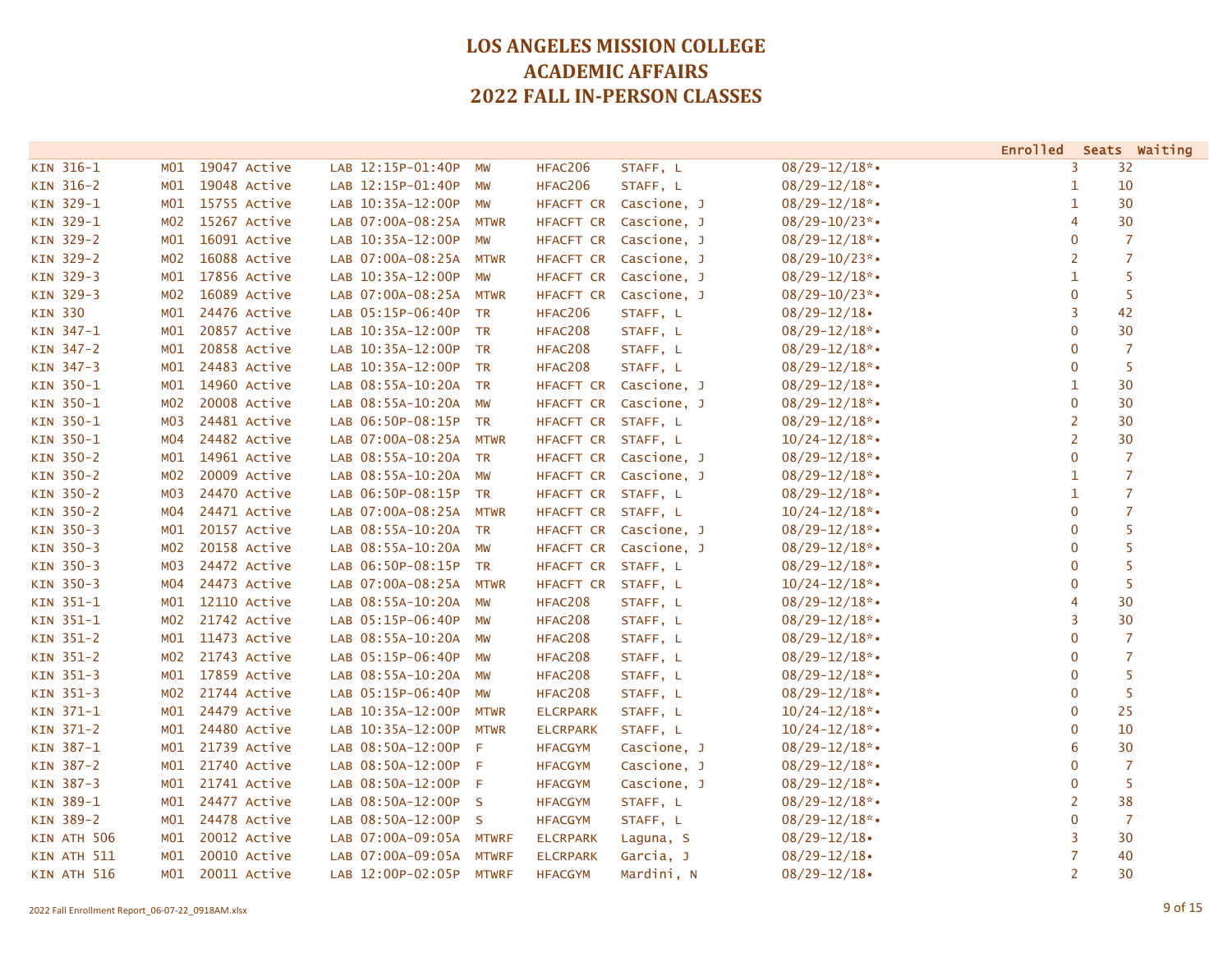|                  |                     |                      |           |                 |                |                    |                | Enrolled Seats Waiting |
|------------------|---------------------|----------------------|-----------|-----------------|----------------|--------------------|----------------|------------------------|
| KIN ATH 557      | 18977 Active<br>MO1 | LAB 12:30P-01:20P    | MWF       | <b>ELCRPARK</b> | Marcial, R     | $08/29 - 12/18$    | $\mathbf{0}$   | 50                     |
| KIN ATH 562      | 20748 Active<br>M01 | LAB 12:45P-02:10P    | MW        | <b>ELCRPARK</b> | Cascione, J    | $08/29 - 12/18$    | $\mathbf{1}$   | 30                     |
| KIN MAJ 100      | 11668 Active<br>MO1 | LEC 10:35A-12:00P    | MW        | HFAC203         | STAFF, L       | $08/29 - 12/18$ *• | 4              | 25                     |
| MARKET 022       | 21273 Active<br>M01 | LEC 06:40P-10:00P    | <b>TR</b> | <b>CAI227</b>   | STAFF, L       | $10/24 - 12/18$    | 0              | 42                     |
| <b>MATH 125</b>  | 25580 Active<br>M01 | LEC 09:20A-11:50A    | <b>MW</b> | <b>CMS127</b>   | Ak1, C         | $08/29 - 12/18$    | 9              | 42                     |
| <b>MATH 125</b>  | 25581 Active<br>M02 | LEC 07:00P-09:30P    | <b>TR</b> | <b>CMS127</b>   | STAFF, L       | $08/29 - 12/18$    | 5              | 42                     |
| <b>MATH 215</b>  | 16327 Active<br>M01 | LEC 07:00P-07:50P    | W         | <b>CMS027</b>   | Sargsyan, E    | $08/29 - 12/18$    | 4              | 42                     |
| <b>MATH 215</b>  | 16327 Active<br>MO1 | LEC 07:00P-09:10P M  |           | <b>CMS027</b>   | Sargsyan, E    | $08/29 - 12/18$    | 4              | 42                     |
| <b>MATH 215</b>  | M01A 16328 Active   | LAB 08:00P-08:50P W  |           | <b>CMS027</b>   | Sargsyan, E    | $08/29 - 12/18$    | 4              | 42                     |
| <b>MATH 215</b>  | 23763 Active<br>M02 | LEC 08:50A-09:40A R  |           | <b>CMS027</b>   | STAFF, L       | $08/29 - 12/18$ *• | 3              | 20                     |
| <b>MATH 215</b>  | 23763 Active<br>MO2 | LEC 08:50A-11:00A T  |           | <b>CMS027</b>   | STAFF, L       | $08/29 - 12/18$ *• | 3              | 20                     |
| <b>MATH 215</b>  | M02A 23764 Active   | LAB 09:50A-10:40A R  |           | <b>CMS027</b>   | STAFF, L       | $08/29 - 12/18$ *• | 3              | 20                     |
| <b>MATH 227</b>  | 14642 Active<br>MO2 | LEC 07:55A-09:20A MW |           | <b>CMS222</b>   | Paz, M         | $08/29 - 12/18$ *• | $\overline{4}$ | 20                     |
| <b>MATH 227</b>  | M02A 14954 Active   | LAB 09:30A-10:20A MW |           | <b>CMS222</b>   | Paz, M         | $08/29 - 12/18$ *• | 4              | 20                     |
| <b>MATH 227</b>  | 14643 Active<br>м03 | LEC 10:35A-12:00P    | <b>MW</b> | <b>CMS222</b>   | Yun, Y         | $08/29 - 12/18$    | 4              | 42                     |
| <b>MATH 227</b>  | M03A 14955 Active   | LAB 12:10P-01:00P    | <b>MW</b> | <b>CMS222</b>   | Yun, Y         | $08/29 - 12/18$    | 4              | 42                     |
| <b>MATH 227</b>  | 14645 Active<br>MO5 | LEC 12:10P-01:35P    | MW        | <b>CMS120</b>   | Hacoupian, S   | $08/29 - 12/18$ *• | $\mathbf 0$    | 20                     |
| <b>MATH 227</b>  | M05A 14957 Active   | LAB 01:45P-02:35P    | MW        | <b>CMS120</b>   | Hacoupian, S   | $08/29 - 12/18$ *• | $\mathbf{0}$   | 20                     |
| <b>MATH 227</b>  | M06 17783 Active    | LEC 04:10P-05:35P    | MW        | <b>CMS222</b>   | Wong, K        | $08/29 - 12/18$    | $\overline{2}$ | 42                     |
| <b>MATH 227</b>  | M06A 17784 Active   | LAB 05:45P-06:35P    | MW        | <b>CMS222</b>   | Wong, K        | $08/29 - 12/18$    | 2              | 42                     |
| <b>MATH 227</b>  | M08 14647 Active    | LEC 07:00P-08:25P    | MW        | <b>CMS222</b>   | STAFF, L       | $08/29 - 12/18$ *• | $\overline{2}$ | 20                     |
| <b>MATH 227</b>  | M08A 14959 Active   | LAB 08:35P-09:25P    | MW        | <b>CMS222</b>   | STAFF, L       | $08/29 - 12/18$ *• | $\overline{2}$ | 20                     |
| <b>MATH 227</b>  | 16875 Active<br>м09 | LEC 07:55A-09:20A    | <b>TR</b> | <b>CMS222</b>   | STAFF, L       | $08/29 - 12/18$    | $\overline{2}$ | 42                     |
| <b>MATH 227</b>  | M09A 16876 Active   | LAB 09:30A-10:20A    | <b>TR</b> | <b>CMS222</b>   | STAFF, L       | $08/29 - 12/18$    | $\overline{2}$ | 42                     |
| <b>MATH 227</b>  | 17028 Active<br>M11 | LEC 10:35A-12:00P TR |           | <b>CMS222</b>   | Gunderson, B   | $08/29 - 12/18$ *• | $\mathbf{1}$   | 20                     |
| <b>MATH 227</b>  | M11A 17029 Active   | LAB 12:10P-01:00P    | <b>TR</b> | <b>CMS222</b>   | Gunderson, B   | $08/29 - 12/18$ *• | $\mathbf{1}$   | 20                     |
| <b>MATH 227</b>  | 17239 Active<br>M12 | LEC 02:30P-03:55P    | <b>TR</b> | <b>CMS122</b>   | Dakdouk, R     | $08/29 - 12/18$    | 3              | 42                     |
| <b>MATH 227</b>  | M12A 17240 Active   | LAB 04:05P-04:55P    | <b>TR</b> | <b>CMS122</b>   | Dakdouk, R     | $08/29 - 12/18$    | 3              | 42                     |
| <b>MATH 227</b>  | 19930 Active<br>M14 | LEC 04:10P-05:35P    | <b>TR</b> | <b>CMS222</b>   | STAFF, L       | $08/29 - 12/18$ *• | $\mathbf{0}$   | 20                     |
| <b>MATH 227</b>  | M14A 19931 Active   | LAB 05:45P-06:35P TR |           | <b>CMS222</b>   | STAFF, L       | $08/29 - 12/18$ *• | $\mathbf{0}$   | 20                     |
| <b>MATH 227</b>  | M15 19932 Active    | LEC 07:00P-08:25P TR |           | <b>CMS222</b>   | STAFF, L       | $08/29 - 12/18$    | $\mathbf{0}$   | 42                     |
| <b>MATH 227</b>  | M15A 19933 Active   | LAB 08:35P-09:25P TR |           | <b>CMS222</b>   | STAFF, L       | $08/29 - 12/18$    | $\mathbf{0}$   | 42                     |
| <b>MATH 227B</b> | M01 17785 Active    | LEC 08:00A-10:05A    | - F       | <b>CMS120</b>   | STAFF, L       | $08/29 - 12/18$    | 8              | 42                     |
| <b>MATH 227B</b> | M01A 17786 Active   | LAB 10:15A-11:05A F  |           | <b>CMS120</b>   | STAFF, L       | $08/29 - 12/18$    | 8              | 42                     |
| <b>MATH 227S</b> | 16329 Active<br>MO1 | LEC 07:30A-08:55A MW |           | <b>CMS120</b>   | STAFF, L       | $08/29 - 12/18$    | 3              | 42                     |
| <b>MATH 227S</b> | M01A 16330 Active   | LAB 09:05A-10:30A    | MW        | <b>CMS120</b>   | STAFF, L       | $08/29 - 12/18$    | $\overline{3}$ | 42                     |
| <b>MATH 227S</b> | 23773 Active<br>MO2 | LEC 12:30P-01:55P    | MW        | <b>CMS122</b>   | Constantino, A | $08/29 - 12/18$    | 10             | 42                     |
| <b>MATH 227S</b> | MO2A 23774 Active   | LAB 02:05P-03:30P    | <b>MW</b> | <b>CMS122</b>   | STAFF, L       | $08/29 - 12/18$    | 10             | 42                     |
| <b>MATH 227S</b> | 16335 Active<br>M04 | LEC 11:00A-12:25P    | <b>TR</b> | <b>CMS120</b>   | Lee, H         | $08/29 - 12/18$ *• | 9              | 20                     |
| <b>MATH 227S</b> | M04A 16336 Active   | LAB 12:35P-02:00P    | <b>TR</b> | <b>CMS120</b>   | Lee, H         | $08/29 - 12/18$ *• | 9              | 20                     |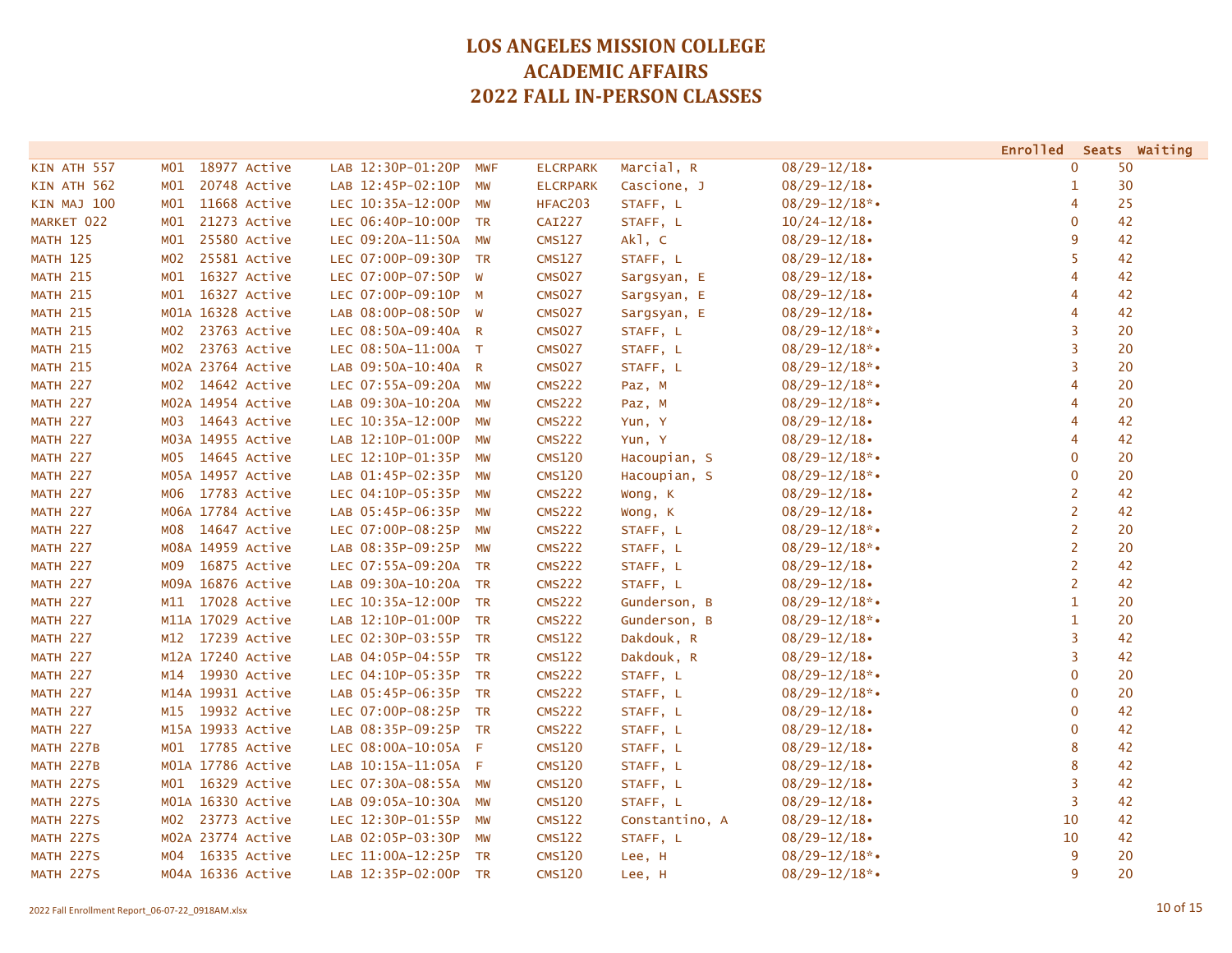|                  |                                  |                               |                            |             |                    | <b>Enrolled</b> | Seats Waiting |
|------------------|----------------------------------|-------------------------------|----------------------------|-------------|--------------------|-----------------|---------------|
| <b>MATH 227S</b> | 17030 Active<br>MO5              | LEC 06:30P-07:55P             | <b>CMS122</b><br><b>TR</b> | Craciun, G  | $08/29 - 12/18$    | 6               | 42            |
| <b>MATH 227S</b> | M05A 17031 Active                | LAB 08:05P-09:30P             | <b>CMS122</b><br><b>TR</b> | Craciun, G  | $08/29 - 12/18$    | 6               | 42            |
| <b>MATH 230</b>  | 20212 Active<br>M03              | LEC 06:30P-07:30P M           | <b>CMS126</b>              | STAFF, L    | $08/29 - 12/18$    | $\overline{2}$  | 42            |
| <b>MATH 230</b>  | 20212 Active<br>M03              | LEC 06:30P-08:40P W           | <b>CMS126</b>              | STAFF, L    | $08/29 - 12/18$    | 2               | 42            |
| <b>MATH 230</b>  | M03A 20213 Active                | LAB 07:45P-08:35P M           | <b>CMS126</b>              | STAFF, L    | $08/29 - 12/18$    | $\overline{2}$  | 42            |
| <b>MATH 230</b>  | 23777 Active<br><b>MO5</b>       | LEC 07:45A-09:10A TR          | <b>CMS126</b>              | STAFF, L    | $08/29 - 12/18$ *• | 4               | 20            |
| <b>MATH 230</b>  | M05A 23778 Active                | LAB 09:20A-10:10A T           | <b>CMS126</b>              | STAFF, L    | $08/29 - 12/18$ *• | 4               | 20            |
| <b>MATH 238</b>  | 23781 Active<br>M07              | LEC 06:20P-08:25P             | <b>CMS023</b><br>MW        | STAFF, L    | $08/29 - 12/18$    | 3               | 42            |
| <b>MATH 238</b>  | M07A 23782 Active                | LAB 08:35P-09:25P MW          | <b>CMS023</b>              | STAFF, L    | $08/29 - 12/18$    | 3               | 42            |
| <b>MATH 238</b>  | 23785 Active<br>MO9              | LEC 09:20A-11:25A TR          | <b>CMS023</b>              | Paz, M      | $08/29 - 12/18$ *• | $\overline{2}$  | 20            |
| <b>MATH 238</b>  | M09A 23786 Active                | LAB 11:35A-12:25P             | <b>CMS023</b><br><b>TR</b> | Paz, M      | $08/29 - 12/18$ *• | $\overline{2}$  | 20            |
| <b>MATH 240</b>  | 23789 Active<br>MO5              | LEC 10:30A-11:55A             | <b>CMS023</b><br>MW        | Paz, M      | $08/29 - 12/18$ *• | 0               | 20            |
| <b>MATH 240</b>  | M05A 23790 Active                | LAB 12:00P-12:50P M           | <b>CMS023</b>              | Paz, M      | $08/29 - 12/18$ *• | 0               | 20            |
| <b>MATH 240</b>  | M06 17048 Active                 | LEC 08:00A-11:10A S           | <b>CMS023</b>              | STAFF, L    | $08/29 - 12/18$    | 1               | 40            |
| <b>MATH 240</b>  | M06A 17991 Active                | LAB 11:20A-12:10P S           | <b>CMS023</b>              | STAFF, L    | $08/29 - 12/18$    | 1               | 40            |
| <b>MATH 240S</b> | 16285 Active<br>MO1              | LEC 10:35A-12:00P             | <b>CMS029</b><br><b>TR</b> | STAFF, L    | $08/29 - 12/18$    | 4               | 42            |
| <b>MATH 240S</b> | M01A 16286 Active                | LAB 12:10P-01:00P             | <b>CMS029</b><br><b>TR</b> | STAFF, L    | $08/29 - 12/18$    | 4               | 42            |
| <b>MATH 240S</b> | 23818 Active<br>M <sub>0</sub> 3 | LEC 07:00P-08:25P             | <b>CMS029</b><br>MW        | STAFF, L    | $08/29 - 12/18$ *• | $\mathbf{1}$    | 20            |
| <b>MATH 240S</b> | M03A 23819 Active                | LAB 08:35P-09:25P             | <b>CMS029</b><br>MW        | STAFF, L    | $08/29 - 12/18$ *• | 1               | 20            |
| <b>MATH 240S</b> | 23820 Active<br>MO4              | LEC 12:10P-01:35P             | <b>CMS029</b><br>MW        | Wong, K     | $08/29 - 12/18$    | 6               | 42            |
| <b>MATH 240S</b> | M04A 23821 Active                | LAB 01:45P-02:35P             | <b>CMS029</b><br>MW        | Wong, K     | $08/29 - 12/18$    | 6               | 42            |
| <b>MATH 245</b>  | 17916 Active<br>MO4              | LEC 10:15A-11:05A<br>R        | <b>CMS020</b>              | STAFF, L    | $08/29 - 12/18$ *• | $\mathbf 0$     | 20            |
| <b>MATH 245</b>  | MO4<br>17916 Active              | LEC 10:15A-12:25P T           | <b>CMS020</b>              | STAFF, L    | $08/29 - 12/18$ *• | $\mathbf 0$     | 20            |
| <b>MATH 245</b>  | M04A 18000 Active                | LAB 11:15A-12:05P R           | <b>CMS020</b>              | STAFF, L    | $08/29 - 12/18$ *• | $\mathbf 0$     | 20            |
| <b>MATH 245</b>  | 23826 Active<br>MO5              | LEC 01:40P-02:30P W           | <b>CMS020</b>              | STAFF, L    | $08/29 - 12/18$    | $\mathbf{1}$    | 42            |
| <b>MATH 245</b>  | 23826 Active<br>MO5              | LEC 01:40P-03:50P M           | <b>CMS022</b>              | STAFF, L    | $08/29 - 12/18$    | $\mathbf{1}$    | 42            |
| <b>MATH 245</b>  | M05A 23829 Active                | LAB 02:40P-03:30P<br>W        | <b>CMS020</b>              | STAFF, L    | $08/29 - 12/18$    | $\mathbf{1}$    | 42            |
| <b>MATH 245</b>  | 23839 Active<br><b>MO7</b>       | LEC 06:30P-07:20P<br><b>W</b> | <b>CMS022</b>              | STAFF, L    | $08/29 - 12/18$ *• | $\mathbf 0$     | 20            |
| <b>MATH 245</b>  | 23839 Active<br><b>MO7</b>       | LEC 06:30P-08:40P M           | <b>CMS022</b>              | STAFF, L    | $08/29 - 12/18$ *• | $\mathbf 0$     | 20            |
| <b>MATH 245</b>  | M07A 23840 Active                | LAB 07:30P-08:20P W           | <b>CMS022</b>              | STAFF, L    | $08/29 - 12/18$ *• | $\mathbf 0$     | 20            |
| <b>MATH 245</b>  | 23844 Active<br>M08              | LEC 08:00A-11:10A S           | <b>CMS022</b>              | STAFF, L    | $08/29 - 12/18$    | $\mathbf 0$     | 42            |
| <b>MATH 245</b>  | M08A 23845 Active                | LAB 11:20A-12:10P<br>- S      | <b>CMS022</b>              | STAFF, L    | $08/29 - 12/18$    | $\mathbf 0$     | 42            |
| <b>MATH 247</b>  | 23847 Active<br>MO1              | LEC 07:55A-09:20A TR          | <b>CMS022</b>              | Samii, B    | $08/29 - 12/18$    | $\overline{2}$  | 42            |
| <b>MATH 247</b>  | M01A 23848 Active                | LAB 09:30A-10:20A             | <b>CMS022</b><br><b>TR</b> | Samii, B    | $08/29 - 12/18$    | $\overline{2}$  | 42            |
| <b>MATH 260</b>  | 16287 Active<br>M03              | LEC 12:10P-02:40P             | <b>CMS022</b><br>MW        | Dakdouk, R  | $08/29 - 12/18$    | 3               | 42            |
| <b>MATH 261</b>  | 23857 Active<br>M <sub>04</sub>  | LEC 10:35A-01:05P             | <b>CMS128</b><br>MW        | Abed, K     | $08/29 - 12/18$ *• | 3               | 20            |
| <b>MATH 262</b>  | 23861 Active<br>M <sub>0</sub> 2 | LEC 10:35A-01:05P             | <b>CMS126</b><br>MW        | Yamada, R   | $08/29 - 12/18$ *• | 1               | 20            |
| <b>MATH 262</b>  | 23864 Active<br>M <sub>04</sub>  | LEC 07:00P-09:30P             | <b>CMS128</b><br>TR        | Dakdouk, R  | $08/29 - 12/18$    | $\overline{2}$  | 20            |
| <b>MATH 263</b>  | 23870 Active<br>M <sub>0</sub> 2 | LEC 10:35A-01:05P             | <b>CMS027</b><br>MW        | Park, S     | $08/29 - 12/18$    | $\mathbf{1}$    | 42            |
| <b>MATH 270</b>  | 19943 Active<br>M02              | LEC 05:15P-06:40P             | <b>CMS127</b><br>MW        | Sargsyan, E | $08/29 - 12/18$ *  | $\mathbf{1}$    | 20            |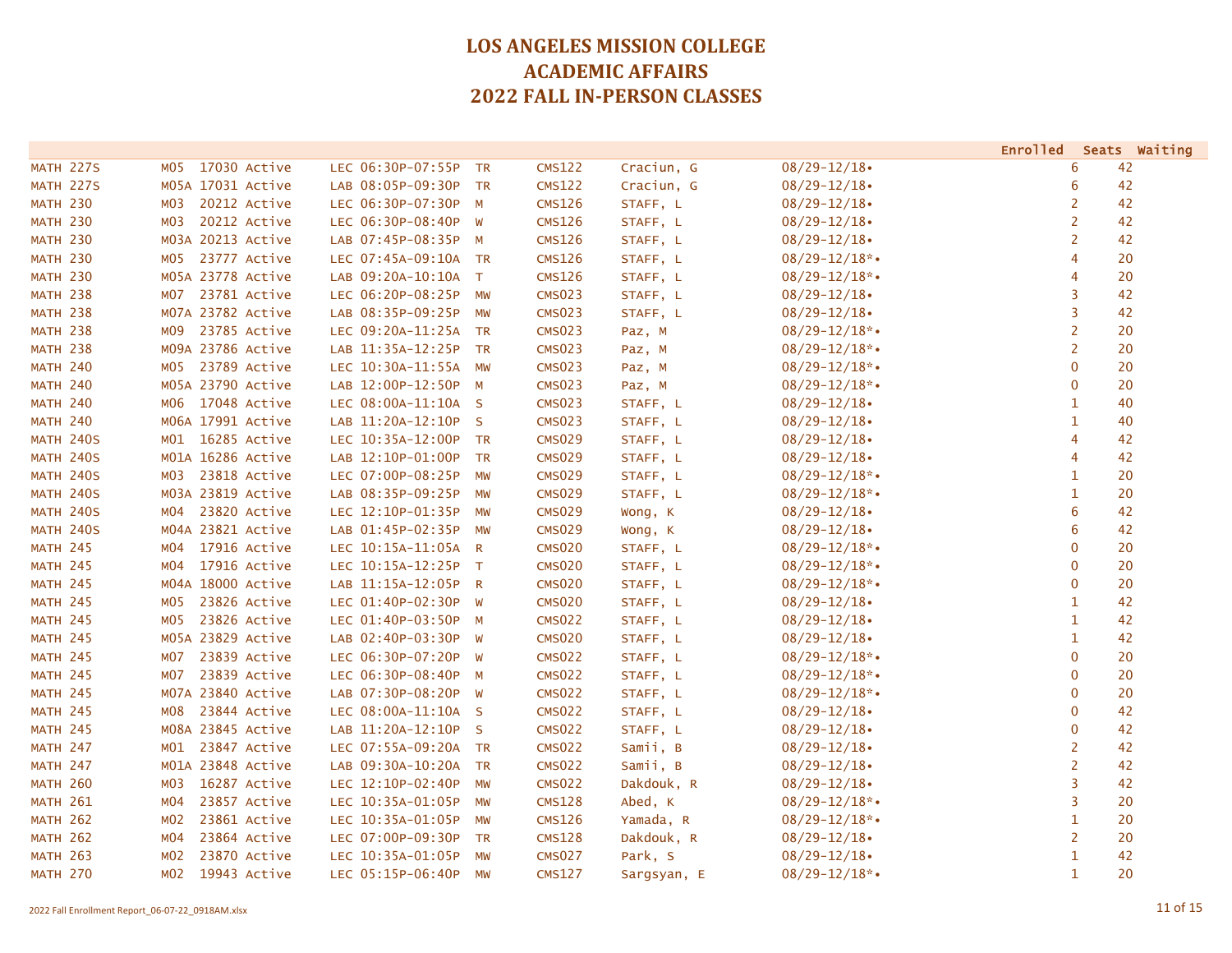|                 |                     |                      |                |                 |                   |                    |                | Enrolled Seats Waiting |
|-----------------|---------------------|----------------------|----------------|-----------------|-------------------|--------------------|----------------|------------------------|
| <b>MATH 275</b> | 19944 Active<br>MO2 | LEC 05:15P-06:40P TR |                | <b>CMS126</b>   | Mkrtchyan, T      | $08/29 - 12/18$ *• | 1              | 20                     |
| MGMT 013        | M01<br>14824 Active | LEC 08:55A-10:20A    | <b>MW</b>      | <b>INST1013</b> | Dorsey, N         | $08/29 - 12/18$    | 1              | 42                     |
| MICRO 020       | 14849 Active<br>MO1 | LEC 08:50A-10:15A MW |                | <b>CMS004</b>   | Nourian, N        | $08/29 - 12/18$    | 9              | 56                     |
| MICRO 020       | M01A 14850 Active   | LAB 10:30A-01:40P M  |                | <b>CMS002</b>   | Nourian, N        | $08/29 - 12/18$    | 5              | 28                     |
| MICRO 020       | M01B 14927 Active   | LAB 10:30A-01:40P    | W              | <b>CMS002</b>   | Nourian, N        | $08/29 - 12/18$    | 4              | 28                     |
| MULTIMD 100     | M01 14908 Active    | LEC 10:15A-12:20P    | M              | <b>AMP212</b>   | Stage, C          | $08/29 - 12/18$ *• | 16             | 24                     |
| MULTIMD 100     | M01A 14909 Active   | LAB 10:15A-12:20P W  |                | <b>AMP212</b>   | Stage, C          | $08/29 - 12/18$ *• | 16             | 24                     |
| MULTIMD 210     | M01 24317 Active    | LEC 05:45P-07:50P T  |                | <b>AMP210</b>   | Ramirez, C        | $08/29 - 12/18$ *• | 5              | 24                     |
| MULTIMD 210     | M01A 24319 Active   | LAB 07:50P-09:55P T  |                | <b>AMP210</b>   | Ramirez, C        | $08/29 - 12/18$ *• | 5              | 24                     |
| MULTIMD 220     | M01 10114 Active    | LEC 05:45P-07:50P M  |                | <b>AMP210</b>   | Martin, G         | $08/29 - 12/18$    | 12             | 32                     |
| MULTIMD 220     | M01A 10122 Active   | LAB 07:50P-09:55P M  |                | <b>AMP210</b>   | Martin, G         | $08/29 - 12/18$    | 12             | 32                     |
| MULTIMD 300     | M01 24322 Active    | LEC 05:45P-07:50P R  |                | <b>AMP212</b>   | Ramirez, C        | $08/29 - 12/18$ *• | $\mathbf{1}$   | 24                     |
| MULTIMD 300     | M01A 24323 Active   | LAB 07:50P-09:55P R  |                | <b>AMP212</b>   | Ramirez, C        | $08/29 - 12/18$ *• | 1              | 24                     |
| MULTIMD 340     | 10148 Active<br>MO1 | LEC 05:45P-07:50P W  |                | <b>AMP212</b>   | Flores, C         | $08/29 - 12/18$ *• | $\mathbf 0$    | 24                     |
| MULTIMD 340     | M01A 10151 Active   | LAB 07:50P-09:55P W  |                | <b>AMP212</b>   | Flores, C         | $08/29 - 12/18$ *• | $\mathbf 0$    | 24                     |
| MULTIMD 400     | 20326 Active<br>MO1 | LEC 01:40P-03:45P T  |                | <b>AMP211</b>   | STAFF, L          | $08/29 - 12/18$    | 13             | 32                     |
| MULTIMD 400     | M01A 20850 Active   | LAB 01:40P-03:45P    | $\mathsf{R}$   | AMP211          | STAFF, L          | $08/29 - 12/18$    | 13             | 32                     |
| MULTIMD 500     | 20852 Active<br>MO1 | <b>LAB</b>           | <b>TBA</b>     | <b>AMP210</b>   | Huynh, H          | $08/29 - 12/18$    | 12             | 60                     |
| MULTIMD 605     | M01 24331 Active    | LEC 08:50A-10:55A T  |                | <b>AMP116</b>   | Huynh, H          | $08/29 - 12/18$    | 5              | 32                     |
| MULTIMD 605     | M01A 24332 Active   | LAB 10:55A-01:00P T  |                | <b>AMP116</b>   | Huynh, H          | $08/29 - 12/18$    | 5              | 32                     |
| MULTIMD 620     | M01 20170 Active    | LEC 05:45P-07:50P R  |                | <b>AMP210</b>   | Winiemko, G       | $08/29 - 12/18$    | 6              | 32                     |
| MULTIMD 620     | M01A 20172 Active   | LAB 07:50P-09:55P    | $\overline{R}$ | <b>AMP210</b>   | Winiemko, G       | $08/29 - 12/18$    | 6              | 32                     |
| MUSIC 101       | 25271 Active<br>MO2 | LEC 03:35P-06:45P TR |                | <b>AMP115</b>   | Wentz, J          | $08/29 - 10/23$    | 3              | 40                     |
| MUSIC 321       | M01<br>15618 Active | LEC 03:35P-04:25P M  |                | <b>AMP115</b>   | Canon, S          | $08/29 - 12/18$ *• | $\overline{2}$ | 20                     |
| MUSIC 321       | M01A 15619 Active   | LAB 03:35P-05:40P W  |                | <b>AMP115</b>   | Canon, S          | $08/29 - 12/18$ *• | $\overline{2}$ | 20                     |
| MUSIC 322       | M01 11847 Active    | LEC 03:35P-04:25P M  |                | <b>AMP115</b>   | Canon, S          | $08/29 - 12/18$ *• | $\mathbf{0}$   | 5                      |
| MUSIC 322       | M01A 11849 Active   | LAB 03:35P-05:40P W  |                | <b>AMP115</b>   | Canon, S          | $08/29 - 12/18$ *• | $\mathbf 0$    | 5                      |
| MUSIC 323       | 21754 Active<br>MO1 | LEC 03:35P-04:25P M  |                | <b>AMP115</b>   | Canon, S          | $08/29 - 12/18$ *• | $\mathbf 0$    | 5                      |
| MUSIC 323       | M01A 21755 Active   | LAB 03:35P-05:40P W  |                | <b>AMP115</b>   | Canon, S          | $08/29 - 12/18$ *• | $\mathbf{0}$   | 5                      |
| MUSIC 324       | M01 21756 Active    | LEC 03:35P-04:25P M  |                | <b>AMP115</b>   | Canon, S          | $08/29 - 12/18$ *• | $\mathbf{0}$   | $\overline{2}$         |
| MUSIC 324       | M01A 21757 Active   | LAB 03:35P-05:40P W  |                | <b>AMP115</b>   | Canon, S          | $08/29 - 12/18$ *• | $\mathbf 0$    | $\overline{2}$         |
| NRS-HCA 056     | 22119 Active<br>MO1 | LEC 01:30P-05:20P    | MW             | <b>INST2016</b> | Johnson-Adkins, B | $11/21 - 11/23$    | $\mathbf{0}$   | 15                     |
| NRS-HCA 056     | 22119 Active<br>MO1 | LEC 08:00A-12:30P    | MW             | <b>INST2016</b> | Johnson-Adkins, B | $11/21 - 11/23$    | $\overline{0}$ | 15                     |
| NRS-HCA 399A    | 22121 Active<br>MO1 | LEC 01:00P-05:00P    | MW             | <b>INST2014</b> | Johnson-Adkins, B | $08/29 - 09/28$    | $\mathbf 0$    | 15                     |
| NRS-HCA 399A    | 22121 Active<br>MO1 | LEC 08:00A-12:00P    | MW             | <b>INST2014</b> | Molina, A         | $08/29 - 09/28$    | $\mathbf 0$    | 15                     |
| NRS-HCA 399A    | M01A 22124 Active   | LAB 07:00A-11:00A    | MW             | <b>SCHEDULE</b> | Molina, A         | $10/03 - 11/16$    | $\mathbf 0$    | 15                     |
| NRS-HCA 399A    | M01A 22124 Active   | LAB 12:00P-04:00P    | MW             | <b>SCHEDULE</b> | Glaus, C          | $10/03 - 11/16$    | 0              | 15                     |
| NRS-HCA 399B    | M01 22128 Active    | LEC 08:00A-02:50P    | MW             | <b>INST2014</b> | Johnson-Adkins, B | $11/28 - 11/30$    | 0              | 15                     |
| NRS-HCA 399B    | 22128 Active<br>MO1 | LEC 08:00A-12:00P    | M              | <b>INST2014</b> | Johnson-Adkins, B | $12/05 - 12/05$    | 0              | 15                     |
| NRS-HCA 399B    | M01A 22129 Active   | LAB 08:00A-07:50P    | MW             | <b>SCHEDULE</b> | Johnson-Adkins, B | $12/07 - 12/14$    | $\overline{0}$ | 15                     |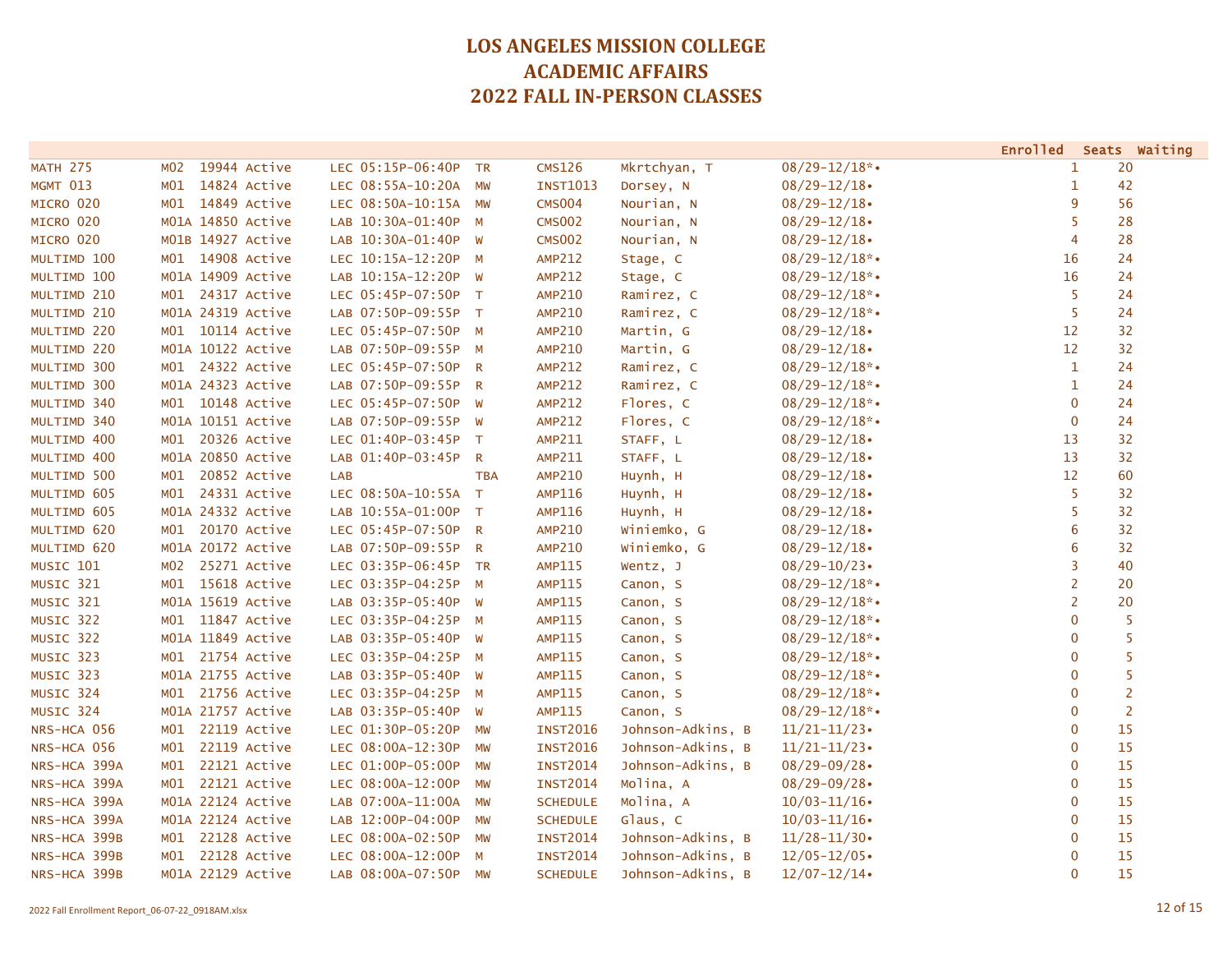|                  |                     |                      |                         |                 |                   |                    | <b>Enrolled</b> |    | Seats Waiting |
|------------------|---------------------|----------------------|-------------------------|-----------------|-------------------|--------------------|-----------------|----|---------------|
| NRS-HCA 399B     | M01A 22129 Active   | LAB 08:00A-12:00P M  |                         | <b>SCHEDULE</b> | Johnson-Adkins, B | $12/19 - 12/19$    | $\mathbf 0$     | 15 |               |
| NUTRTN 021       | 15232 Active<br>MO1 | LEC 10:35A-12:00P TR |                         | <b>HFAC107</b>  | Barke, S          | $08/29 - 12/18$ *• | 7               | 25 |               |
| NUTRTN 021       | 15231 Active<br>MO3 | LEC 12:10P-03:20P M  |                         | HFAC107         | Barke, S          | $08/29 - 12/18$ *• | $\mathbf 0$     | 25 |               |
| PHILOS 001       | 24188 Active<br>MO2 | LEC 08:55A-10:20A MW |                         | <b>CSB110</b>   | Pursley, M        | $08/29 - 12/18$ *• | 4               | 20 |               |
| PHILOS 006       | 12951 Active<br>MO1 | LEC 10:35A-12:00P    | MW                      | <b>CSB110</b>   | Pursley, M        | $08/29 - 12/18$ *• | 2               | 20 |               |
| <b>РНОТО 007</b> | 21721 Active<br>MO1 | LEC 10:35A-12:40P    | $\overline{\mathsf{R}}$ | <b>AMP212</b>   | Bunn, A           | $08/29 - 12/18$    | 8               | 24 |               |
| PHOTO 007        | M01A 21722 Active   | LAB 12:40P-03:50P R  |                         | <b>AMP212</b>   | Bunn, A           | $08/29 - 12/18$    | 8               | 24 |               |
| РНОТО 015        | 25565 Active<br>MO1 | LEC 10:35A-12:40P F  |                         | <b>AMP212</b>   | Bunn, A           | $08/29 - 12/18$    | 3               | 24 |               |
| РНОТО 015        | M01A 25566 Active   | LAB 12:40P-03:50P F  |                         | <b>AMP212</b>   | Bunn, A           | $08/29 - 12/18$    | 3               | 30 |               |
| PHRMCTK 023      | 15285 Active<br>MO1 | LEC 09:00A-11:05A MW |                         | <b>INST2018</b> | Lavy, E           | $10/24 - 12/18$    | 4               | 28 |               |
| PHRMCTK 029      | 15284 Active<br>MO1 | LEC 09:00A-12:20P    | <b>MW</b>               | <b>INST2018</b> | Lavy, E           | $08/29 - 10/23$    | 5               | 28 |               |
| PHRMCTK 030      | 22784 Active<br>MO1 | LEC 11:30A-02:40P    | <b>MW</b>               | <b>INST2018</b> | Lavy, E           | $10/24 - 12/18$    | 5               | 28 |               |
| PHYSICS 006      | 11644 Active<br>MO1 | LEC 06:50P-10:00P M  |                         | <b>CMS006</b>   | Rains, R          | $08/29 - 12/18$    | 10              | 28 |               |
| PHYSICS 006      | M01A 11646 Active   | LAB 06:50P-10:00P W  |                         | <b>CMS006</b>   | Rains, R          | $08/29 - 12/18$    | 10              | 28 |               |
| PHYSICS 037      | 26026 Active<br>MO2 | LEC 11:30A-01:35P MW |                         | <b>CMS246</b>   | Santana, R        | $08/29 - 12/18$    | 13              | 32 |               |
| PHYSICS 037      | M02A 26027 Active   | LAB 11:00A-02:10P    | F                       | <b>CMS006</b>   | Santana, R        | $08/29 - 12/18$    | 13              | 32 |               |
| PHYSICS 038      | 26031 Active<br>MO2 | LEC 08:00A-10:50A    | MWF                     | <b>CMS246</b>   | Santana, R        | $08/29 - 10/23$    | $\overline{7}$  | 32 |               |
| PHYSICS 038      | M02A 26032 Active   | LAB 08:00A-11:10A TR |                         | <b>CMS006</b>   | Santana, R        | $08/29 - 10/23$    | $\overline{7}$  | 32 |               |
| PHYSICS 039      | 26033 Active<br>MO1 | LEC 08:00A-11:05A    | <b>MWF</b>              | <b>CMS246</b>   | Santana, R        | $10/24 - 12/18$    | 3               | 32 |               |
| PHYSICS 039      | M01A 26034 Active   | LAB 08:00A-11:20A TR |                         | <b>CMS006</b>   | Santana, R        | $10/24 - 12/18$    | 3               | 32 |               |
| PHYSIOL 001      | M01 12325 Active    | LEC 08:55A-10:20A MW |                         | <b>CMS104</b>   | Mellinger, R      | $08/29 - 12/18$    | 11              | 30 |               |
| PHYSIOL 001      | M01A 12328 Active   | LAB 10:30A-01:40P    | W                       | <b>CMS104</b>   | Mellinger, R      | $08/29 - 12/18$    | 11              | 30 |               |
| PHYSIOL 001      | 12339 Active<br>MO2 | LEC 12:15P-01:40P    | <b>MW</b>               | <b>CMS005</b>   | Mohammadian, P    | $08/29 - 12/18$    | 6               | 30 |               |
| PHYSIOL 001      | M02A 12343 Active   | LAB 01:50P-05:00P W  |                         | <b>CMS104</b>   | Mohammadian, P    | $08/29 - 12/18$    | 6               | 30 |               |
| PHYSIOL 001      | M03 17749 Active    | LEC 05:15P-06:40P    | <b>MW</b>               | <b>CMS005</b>   | Carter, M         | $08/29 - 12/18$    | 26              | 60 |               |
| PHYSIOL 001      | M03A 17750 Active   | LAB 06:50P-10:00P M  |                         | <b>CMS104</b>   | Carter, M         | $08/29 - 12/18$    | 19              | 30 |               |
| PHYSIOL 001      | M03B 20338 Active   | LAB 06:50P-10:00P    | W                       | <b>CMS104</b>   | Carter, M         | $08/29 - 12/18$    | $\overline{7}$  | 30 |               |
| POL SCI 001      | 12891 Active<br>MO1 | LEC 08:55A-10:20A    | MW                      | <b>CSB205</b>   | Jokel, M          | $08/29 - 12/18$    | 18              | 40 |               |
| POL SCI 001      | 12899 Active<br>MO2 | LEC 10:35A-12:00P TR |                         | <b>CSB201</b>   | Durukan-Magee, E  | $08/29 - 12/18$    | 7               | 40 |               |
| POL SCI 001      | 12904 Active<br>M03 | LEC 06:50P-10:00P T  |                         | INST1001        | Chounlamountry, S | $08/29 - 12/18$    | 3               | 40 |               |
| POL SCI 001      | 12907 Active<br>M04 | LEC 06:50P-10:00P W  |                         | <b>INST1001</b> | Cofer, C          | $08/29 - 12/18$    | 3               | 40 |               |
| POL SCI 001      | 12894 Active<br>M07 | LEC 06:50P-10:00P    | $M_{\odot}$             | <b>INST1001</b> | Tabakian, J       | $08/29 - 12/18$    | $\mathbf 0$     | 40 |               |
| POL SCI 002      | 13500 Active<br>M01 | LEC 10:35A-12:00P    | <b>MW</b>               | <b>CSB205</b>   | Jokel, M          | $08/29 - 12/18$    | 3               | 40 |               |
| PROFBKG 200      | 21994 Active<br>MO1 | LEC 02:20P-03:10P    | <b>MW</b>               | <b>CAI232</b>   | Silva, J          | $08/29 - 12/18$    | $\overline{7}$  | 24 |               |
| PROFBKG 200      | M01A 21995 Active   | LAB 03:20P-06:30P    | <b>MW</b>               | <b>BAKEKIT</b>  | Silva, J          | $08/29 - 12/18$    | $\overline{7}$  | 24 |               |
| PROFBKG 210      | 24879 Active<br>MO1 | LEC 02:20P-03:10P TR |                         | <b>CAI230</b>   | STAFF, L          | $08/29 - 12/18$    | 3               | 24 |               |
| PROFBKG 210      | M01A 24880 Active   | LAB 03:20P-06:30P TR |                         | <b>BAKEKIT</b>  | STAFF, L          | $08/29 - 12/18$    | 3               | 24 |               |
| PSYCH 001        | 13926 Active<br>M07 | LEC 08:55A-10:20A TR |                         | <b>INST1001</b> | Rosales, A        | $08/29 - 12/18$    | 10              | 40 |               |
| PSYCH 001        | 13907 Active<br>M08 | LEC 08:50A-12:00P    | F                       | <b>INST1002</b> | Harris, C         | $08/29 - 12/18$    | 4               | 40 |               |
| PSYCH 002        | M02<br>24175 Active | LEC 08:55A-10:20A MW |                         | <b>INST1006</b> | Mendoza, C        | $08/29 - 12/18$    | 4               | 40 |               |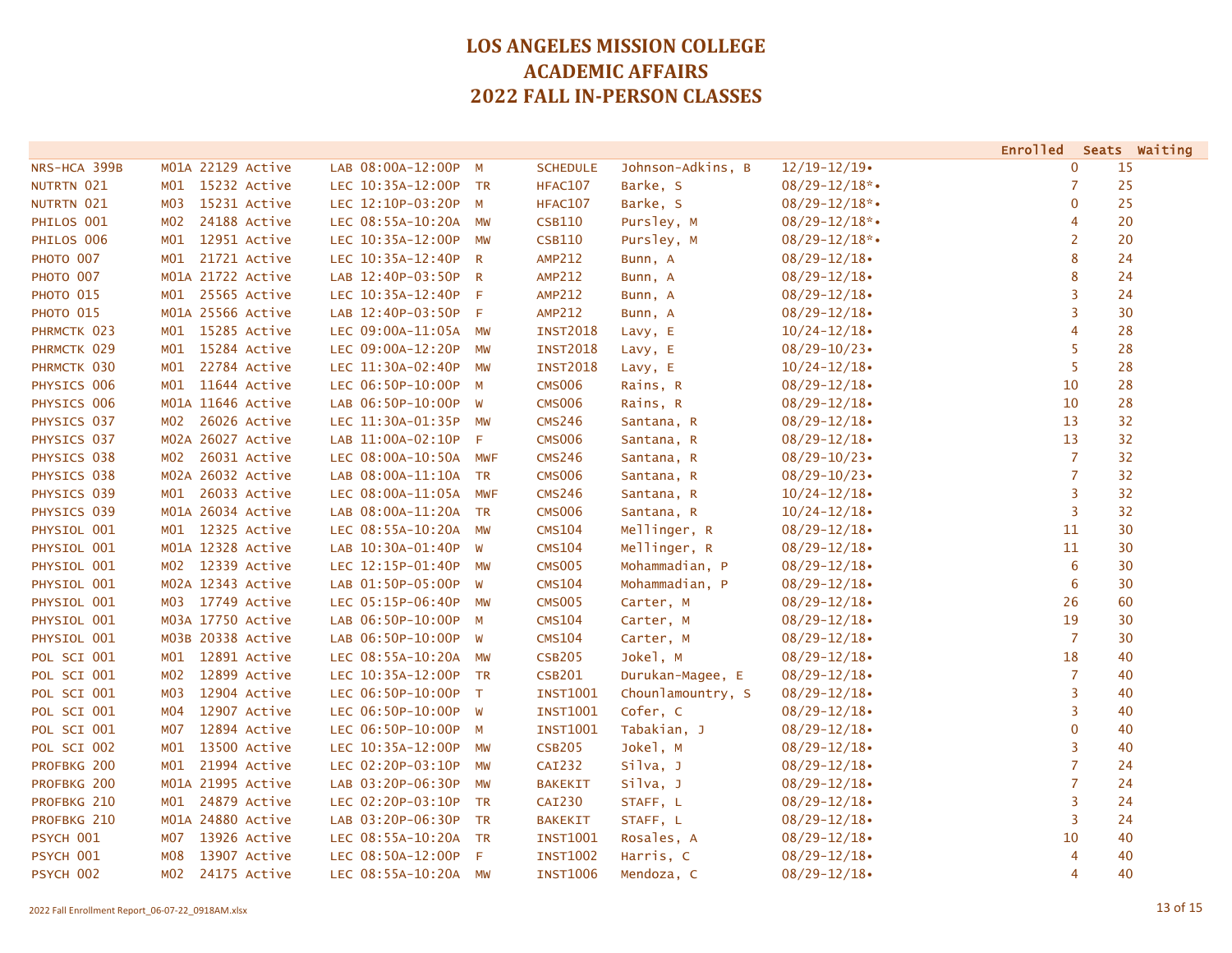|              |                 |                   |                      |            |                 |               |                    | <b>Enrolled</b> | Seats Waiting |
|--------------|-----------------|-------------------|----------------------|------------|-----------------|---------------|--------------------|-----------------|---------------|
| PSYCH 041    | M03             | 19241 Active      | LEC 08:50A-12:00P W  |            | <b>INST2005</b> | STAFF, L      | $08/29 - 12/18$    | $\overline{2}$  | 40            |
| PSYCH 052    | M02             | 24176 Active      | LEC 08:50A-12:00P    | M          | <b>INST1002</b> | Jauregui, E   | $08/29 - 12/18$    | $\mathbf{1}$    | 40            |
| SOC 001      | MO5             | 22678 Active      | LEC 10:35A-12:00P MW |            | <b>INST2001</b> | Labertew, L   | $08/29 - 12/18$ *• | 6               | 20            |
| SOC 001      | M07             | 12304 Active      | LEC 08:55A-10:20A TR |            | <b>INST2001</b> | Lai, C        | $08/29 - 12/18$ *• | $\mathbf{1}$    | 20            |
| SOC 001      | M <sub>09</sub> | 19127 Active      | LEC 06:50P-10:00P    | <b>W</b>   | <b>INST1002</b> | Mendez, M     | $08/29 - 12/18$ *• | $\mathbf 0$     | 20            |
| SOC 002      | M <sub>01</sub> | 13201 Active      | LEC 10:35A-12:00P    | MW         | <b>INST2001</b> | Lookholder, K | $08/29 - 12/18$ *• | $\mathbf{1}$    | 20            |
| SOC 011      | MO1             | 13300 Active      | LEC 10:35A-12:00P    | <b>TR</b>  | <b>INST2001</b> | Lai, C        | $08/29 - 12/18$ *• | $\mathbf{1}$    | 20            |
| SPANISH 001  | MO2             | 13528 Active      | LEC 10:35A-01:05P MW |            | <b>CSB207</b>   | Lerin, L      | $08/29 - 12/18$ *• | 6               | 20            |
| SPANISH 002  | MO1             | 13652 Active      | LEC 10:35A-01:05P MW |            | <b>CSB105</b>   | Amezquita, S  | $08/29 - 12/18$ *• | 4               | 20            |
| THEATER 100  | MO1             | 10675 Active      | LEC 10:35A-12:00P    | <b>MW</b>  | <b>AMP107</b>   | Cucuzza, R    | $08/29 - 12/18$    | 5               | 40            |
| THEATER 114  | MO1             | 24431 Active      | LEC 08:50A-12:00P    | <b>R</b>   | <b>AMP309</b>   | Cucuzza, R    | $08/29 - 12/18$    | 4               | 24            |
| THEATER 200  | MO1             | 20327 Active      | LEC 08:50A-12:00P    | $\top$     | <b>AMP120</b>   | Cucuzza, R    | $08/29 - 12/18$    | $\overline{3}$  | 24            |
| THEATER 291  | MO1             | 20099 Active      | LAB                  | <b>TBA</b> | <b>AMP107</b>   | Cucuzza, R    | $09/12 - 11/23$ *. | $\overline{0}$  | 24            |
| THEATER 291  | MO1             | 20099 Active      | LAB                  | <b>TBA</b> | <b>AMP107</b>   | Pattillo, B   | $09/12 - 11/23$ *• | $\overline{0}$  | 24            |
| THEATER 292  | MO1             | 20100 Active      | <b>LAB</b>           | <b>TBA</b> | <b>AMP107</b>   | Barillas, C   | $09/12 - 11/23$ *• | $\mathbf 0$     | 24            |
| THEATER 292  | M01             | 20100 Active      | LAB                  | <b>TBA</b> | <b>AMP107</b>   | Sands, L      | $09/12 - 11/23$ *• | $\mathbf 0$     | 24            |
| THEATER 293  | M01             | 20101 Active      | LAB                  | <b>TBA</b> | <b>AMP115</b>   | Barillas, C   | $09/12 - 11/23$ *• | $\mathbf{0}$    | 24            |
| THEATER 300  | M <sub>01</sub> | 20901 Active      | LEC 02:20P-04:40P    | W          | <b>AMP102</b>   | Pattillo, B   | $09/12 - 12/18$    | $\mathbf{1}$    | 24            |
| THEATER 300  |                 | M01A 20902 Active | LAB 02:20P-05:10P F  |            | <b>AMP102</b>   | Pattillo, B   | $09/12 - 12/18$    | $\mathbf{1}$    | 12            |
| THEATER 310  | MO1             | 24433 Active      | LEC 01:50P-05:00P T  |            | <b>AMP107</b>   | Pattillo, B   | $08/29 - 12/18$    | $\mathbf{0}$    | 24            |
| VOC ED 174CE | MO1             | 24620 Active      | LAB 06:00P-06:50P TR |            | <b>INST2021</b> | STAFF, L      | $08/29 - 10/23$    | $\mathbf 0$     | 40            |
| VOC ED 174CE | MO2             | 24621 Active      | LAB 03:30P-05:35P W  |            | SUN-TUJ         | STAFF, L      | $10/24 - 12/18$    | $\mathbf{1}$    | 40            |
| VOC ED 175CE | MO1             | 24622 Active      | LAB 06:00P-06:55P TR |            | <b>INST2021</b> | STAFF, L      | $10/24 - 12/18$    | $\mathbf{0}$    | 40            |
| VOC ED 175CE | M <sub>02</sub> | 24623 Active      | LAB 03:30P-05:35P M  |            | SUN-TUJ         | STAFF, L      | $10/24 - 12/18$    | $\overline{0}$  | 40            |
| VOC ED 176CE | MO1             | 24624 Active      | LAB 07:10P-09:20P TR |            | <b>INST2021</b> | STAFF, L      | $10/24 - 12/18$    | $\mathbf{0}$    | 40            |
| VOC ED 176CE | M <sub>02</sub> | 24625 Active      | LAB 03:30P-05:40P MW |            | SUN-TUJ         | STAFF, L      | $08/29 - 10/23$    | $\mathbf 0$     | 40            |
| VOC ED 181CE | MO1             | 24627 Active      | LAB 06:00P-09:10P    | <b>MW</b>  | <b>INST2007</b> | STAFF, L      | $10/24 - 12/18$    | $\mathbf 0$     | 40            |
| VOC ED 181CE | MO2             | 24628 Active      | LAB 12:00P-03:20P    | <b>MW</b>  | SUN-TUJ         | STAFF, L      | $08/29 - 10/23$    | $\mathbf 0$     | 40            |
| VOC ED 182CE | MO1             | 24630 Active      | LAB 06:00P-09:20P    | MW         | <b>INST2007</b> | STAFF, L      | $08/29 - 10/23$    | $\mathbf 0$     | 40            |
| VOC ED 182CE | MO2             | 24631 Active      | LAB 12:00P-03:10P MW |            | SUN-TUJ         | STAFF, L      | $10/24 - 12/18$    | $\overline{0}$  | 40            |
| VOC ED 183CE | MO1             | 24632 Active      | LAB 07:10P-09:15P TR |            | <b>INST2021</b> | STAFF, L      | $08/29 - 10/23$    | $\mathbf 0$     | 40            |
| VOC ED 183CE | MO2             | 24633 Active      | LAB 04:25P-06:30P TR |            | SUN-TUJ         | STAFF, L      | $08/29 - 10/23$    | $\mathbf{1}$    | 40            |
| VOC ED 190CE | MO1             | 24634 Active      | LEC 12:30P-02:40P    | MW         | <b>CSB110</b>   | STAFF, L      | $08/29 - 10/23$ *• | $\mathbf 0$     | 20            |
| VOC ED 190CE | M03             | 24637 Active      | LEC 06:15P-08:25P    | <b>MW</b>  | <b>CSB101</b>   | STAFF, L      | $08/29 - 10/23$ *• | $\mathbf 0$     | 20            |
| VOC ED 191CE | MO1             | 24616 Active      | LEC 12:30P-02:35P TR |            | <b>CSB101</b>   | STAFF, L      | $08/29 - 10/23$ *• | $\mathbf 0$     | 20            |
| VOC ED 191CE | M03             | 23043 Active      | LEC 06:15P-08:20P    | <b>TR</b>  | <b>CSB101</b>   | STAFF, L      | $08/29 - 10/23$ *• | $\mathbf 0$     | 20            |
| VOC ED 192CE | MO1             | 24641 Active      | LEC 02:30P-04:40P    | <b>MW</b>  | <b>CSB101</b>   | STAFF, L      | $08/29 - 10/23$ *• | $\mathbf 0$     | 20            |
| VOC ED 193CE | MO1             | 24646 Active      | LEC 12:30P-02:35P    | MW         | <b>CSB110</b>   | STAFF, L      | $10/24 - 12/18$ *• | $\mathbf 0$     | 20            |
| VOC ED 193CE | M03             | 24648 Active      | LEC 06:15P-08:20P    | MW         | <b>CSB101</b>   | STAFF, L      | $10/24 - 12/18$ *• | $\mathbf 0$     | 20            |
| VOC ED 194CE | MO1             | 24650 Active      | LEC 02:30P-03:20P    | <b>MW</b>  | <b>CSB101</b>   | STAFF, L      | $10/24 - 12/18$ *• | $\mathbf{0}$    | 20            |